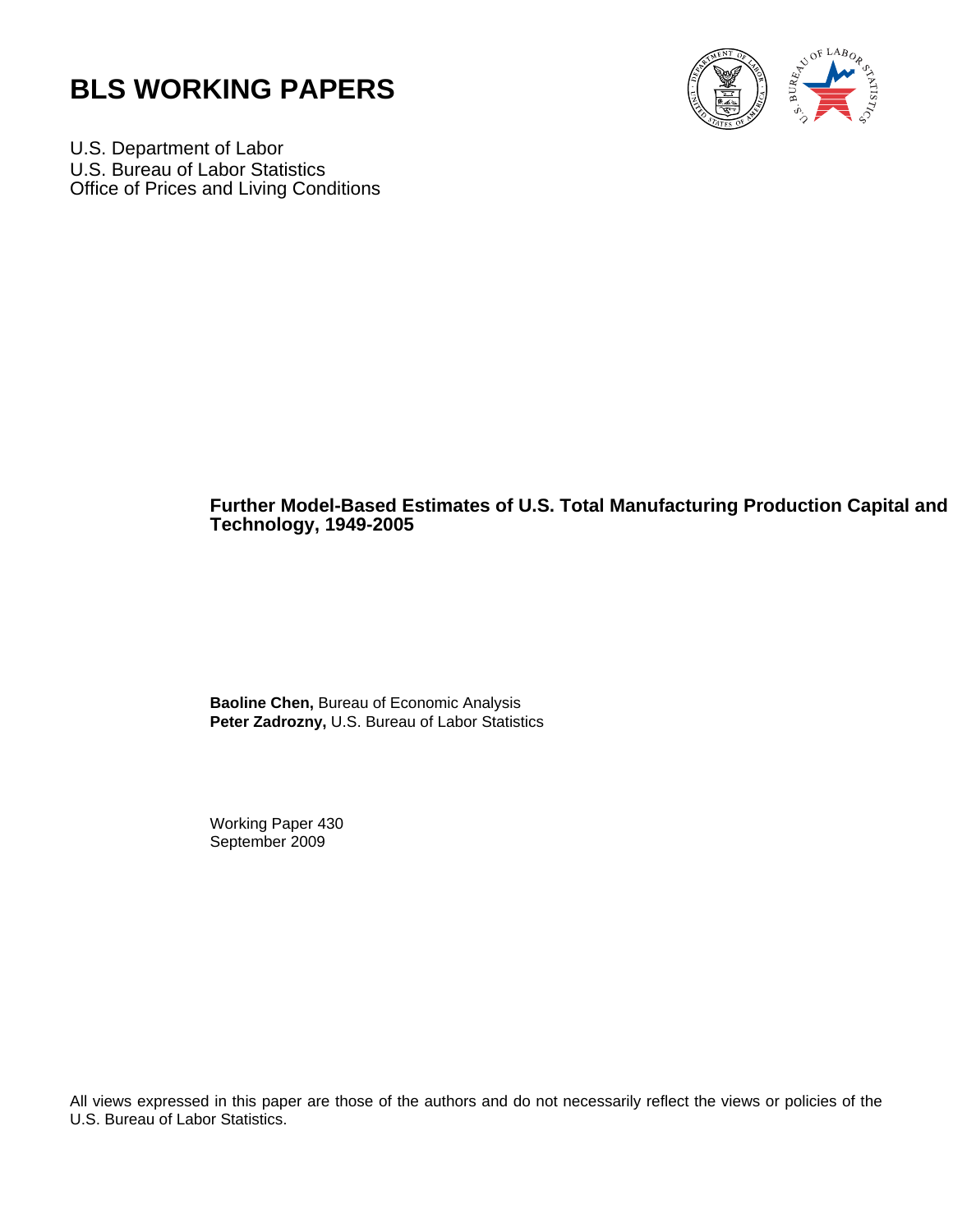## **FURTHER MODEL-BASED ESTIMATES OF U.S. TOTAL MANUFACTURING**

### **PRODUCTION CAPITAL AND TECHNOLOGY, 1949-2005**

Baoline Chen Bureau of Economic Analysis 1441 L Street, NW Washington, DC 20230

e-mail: baoline.chen@bea.gov e-mail: zadrozny.peter@bls.gov Peter A. Zadrozny\*\* Bureau of Labor Statistics 2 Massachusetts Ave., NE Washington, DC 20212

April 1, 2009

JEL Classification: C50, C81, D24, L60

Key words: Kalman filter estimation of unobserved variables

#### **ABSTRACT**

Production capital and technology (i.e., total factor productivity) in U.S. manufacturing are fundamental for understanding output and productivity growth of the U.S. economy but are unobserved at this level of aggregation and must be estimated before being used in empirical analysis. Previously, we developed a method for estimating production capital and technology based on an estimated dynamic structural economic model and applied the method using annual SIC data for 1947-1997 to estimate production capital and technology in U.S. total manufacturing. In this paper, we update this work by reestimating the model and production capital and technology using annual SIC data for 1949-2001 and partly overlapping NAICS data for 1987-2005.

<sup>÷,</sup> \* The paper represents the authors' views and does not necessarily represent any official positions of the Bureau of Economic Analysis or the Bureau of Labor Statistics. The paper was presented at the CESifo Conference on Productivity and Growth, Munich, Germany, June 22-23, 2007. We thank James Malley for his discussion of the paper at the conference and Sung Ahn for help with an econometric problem.

<sup>\*\*</sup>Affiliated as Research Fellow with Center for Financial Studies (CFS), Goethe University, Frankfurt, Germany, and with Center for Economic Studies and Ifo Institute for Economic Research (CESifo), Munich, Germany.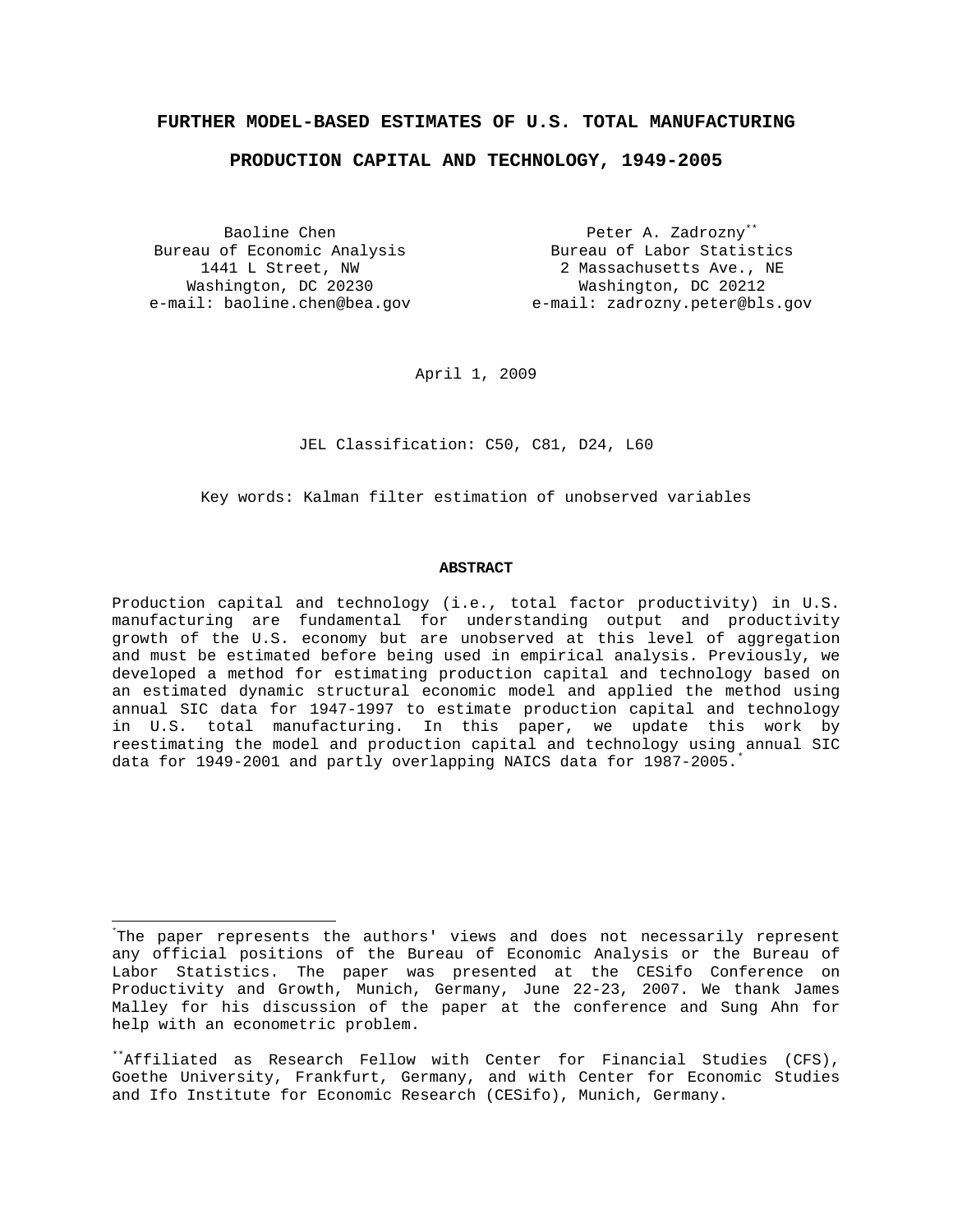## **1. Introduction.**

Production capital and total factor productivity or, more simply, capital and technology in U.S. manufacturing are fundamental for understanding output and productivity growth of the U.S. economy but are unobserved at this level of aggregation and must be estimated before being used in empirical analysis. Standard methods for estimating aggregate capital and technology are based on Solow (1957) and Jorgenson (1963). In level form, technology is usually called total factor productivity and, in percentagegrowth form, the Solow residual. Chen and Zadrozny (2005) developed a modelbased method for estimating unobserved capital and technology by, first, estimating a dynamic structural economic model by maximum likelihood and, then, using the estimated model, the data, and the Kalman filter to estimate capital and technology. Chen and Zadrozny (2005) applied the method to annual Standard Industrial Classifications (SIC) data for 1947-1997 and obtained estimates of capital and technology for U.S. total manufacturing. Current and previous applications illustrate the model-based method as a general method for accounting for the growth of output which is grounded in dynamic economic modelling and econometric practice.

The present paper extends Chen and Zadrozny (2005) by reestimating their model and reestimating capital and technology for U.S. total manufacturing using more contemporary data, a combination of annual Standard Industrial Classification (SIC) data for 1949-2001 and partly overlapping annual North American Industrial Classification System (NAICS) data for 1987- 2005. The application shows: (1) small changes in the estimated model; (2) for 1949-2000, trends of model-based and standard capital and technology are broadly similar; (3) for 2000-2005, model-based and standard estimates diverge significantly: model-based capital continues its previous growth; standard capital levels off; model-based technology declines and levels off; and, standard technology continues its previous growth; and, (4) for 1949- 2005, model-based capital is noisy and uncertain and model-based technology is smooth and certain. The overall continuity of present results with those in Chen and Zadrozny (2005) supports the model-based method as a general method for output-growth accounting.

The paper contributes in several ways. Updating model-based capital and technology using data through 2005 is significant not only because more and more recent data are used, but because during 2000-2005 manufacturing output and input quantities leveled off or declined, despite the fact that the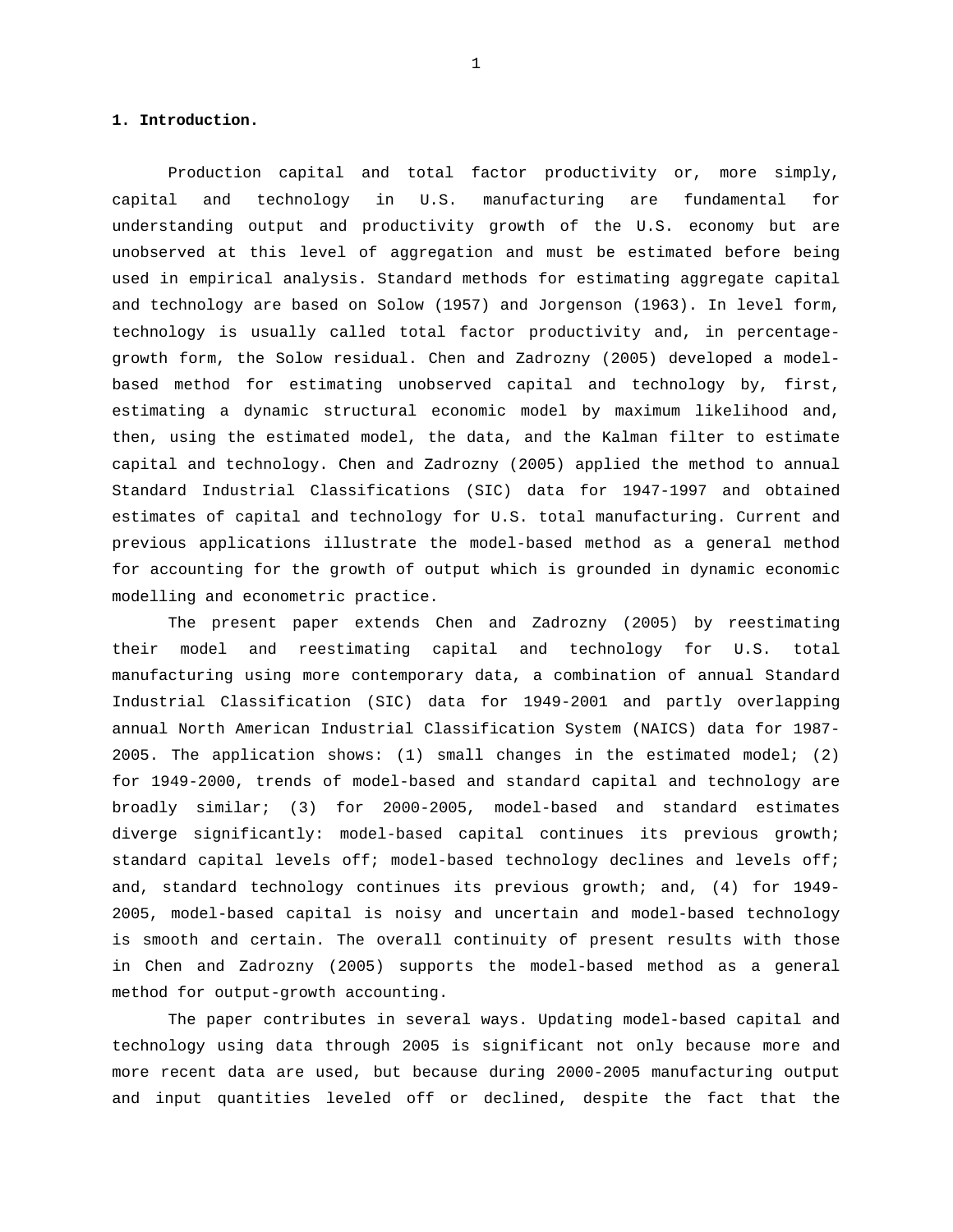estimated parameters of the model changed little. Figure 1 shows these patterns: overall, output and research leveled off, materials and investment declined slightly, and labor declined significantly.

Standard capital and technology are based minimally on economic motivations for accumulating capital and technology. By contrast, the present model-based estimates, graphed in figure 3, aim to more fully incorporate these motivations. This is done by explicitly including the motivations in the estimated model which is, then, used to estimate capital and technology. Thus, unlike the present model-based method, standard methods are unsuitable for an economic analysis of the effects for policy changes on capital and technology estimates. For example, suitably expanded the present model could predict the effects of a change in tax rules on investment in capital and technology. Apparently, Slade (1989) is the only previous work that similarly applies Kalman filtering to an estimated economic model with explicit optimization in order to estimate technology (but not capital). However, by treating technology as exogenous, Slade's model disconnects technology from economic decisions and, thus, is unsuitable for such economic policy analysis of technology accumulation. Because it treats technology as an unexplained residual, the standard Solow-residual analysis is similarly unsuitable for such economic policy analysis.

Finally, in contrast to standard methods, the model-based method produces standard errors of capital and technology as a normal product of the Kalman filter, which quantify uncertainty about capital and technology due to model disturbances (but not uncertainty due to model and parameter uncertainty). The model-based capital and technology standard errors in figure 3 are about 1.02 and .036, respectively, so that the capital confidence bounds in figure 3 are about 28 times wider than the technology confidence bounds. Being in unit-free standardized form, the model-based capital and technology estimates and their confidence bounds are comparable. A similar numerical measure of uncertainty does not exist for standard capital and technology.

The partly overlapping SIC and NAICS data for 1987-2001 required some method for merging them. We solved this problem by averaging growth rates of SIC and NAICS data (additively and with equal weights) where they overlapped. Despite being based on extended, newly classified, partly revised, and partly averaged data, current model estimates and model-based capital and technology estimates for 1949-2005 are close to previous ones for 1947-1997, as is seen by comparing current and previous tables 1 and 2 and comparing current and

2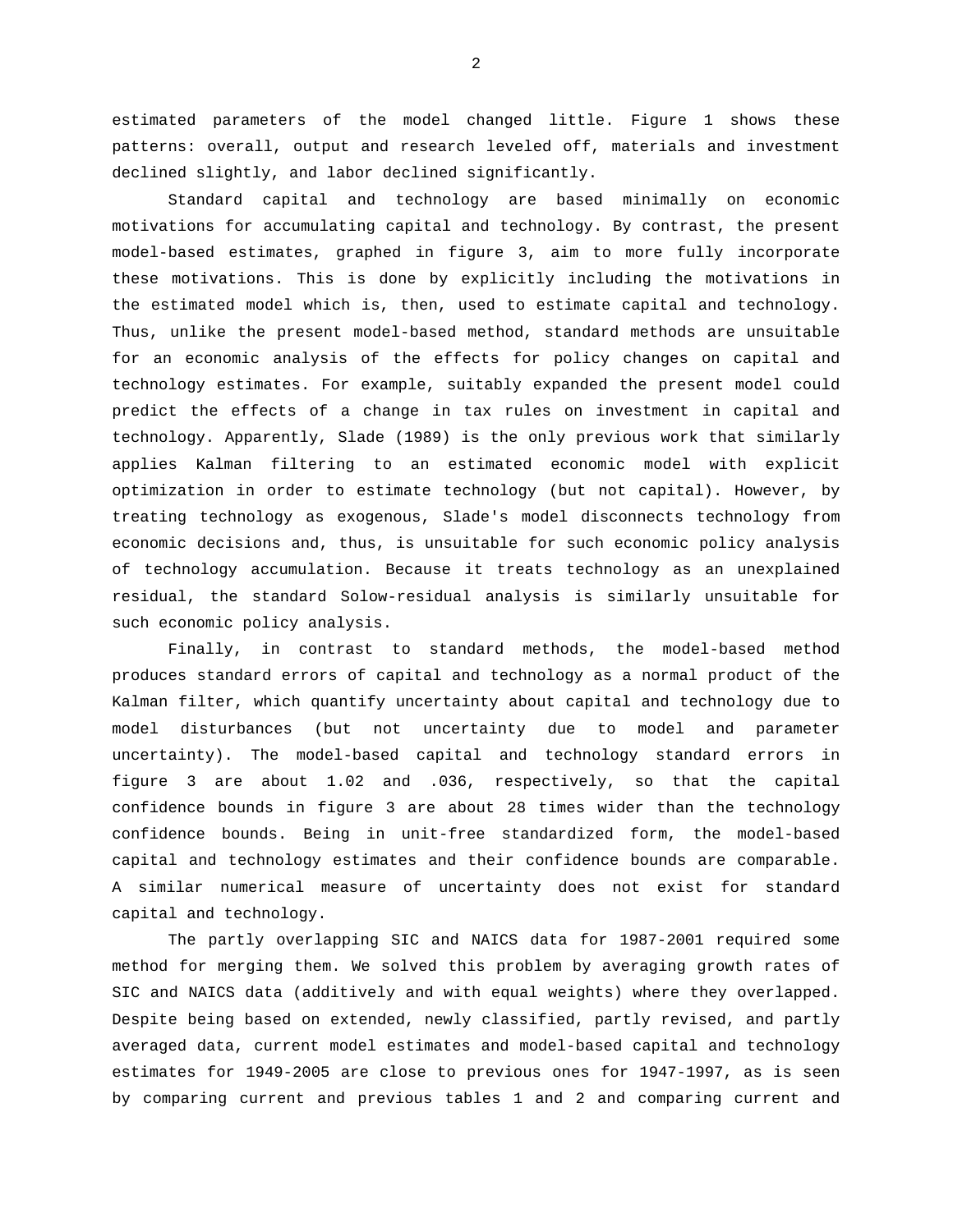previous figures 3. Thus, at least for the present application, the new SIC and NAICS data are compatible with the previous SIC data.

The paper continues as follows. Section 2 describes the structure of the model. In the model, U.S. total manufacturing is treated as a single industry whose demand side is modeled by a conventional static demand curve but whose supply side is modeled in explicit dynamic detail. Following Lucas and Prescott (1971), the industry is considered to be competitive and its output supply is modeled by a representative firm which solves a dynamic optimization problem. The problem's explicit solution is used to impose overidentifying restrictions during estimation on the reduced-form parameters in terms of the structural parameters. The restrictions ensure that the estimated structural parameters are identified when key variables in the model (capital, technology, and demand state) are completely unobserved. Section 3 first discusses how, following Chen and Zadrozny (2005), the model's equations are assembled into a state representation for estimating the structural parameters and for computing filtered estimates of capital and technology based on the estimated model. Section 3 then discusses the application, first, sources and properties of the SIC and NAICS data and how they were merged and, then, properties of the estimated structural model and comparison of model-based and standard estimates of capital and technology. Section 4 contains concluding remarks.

## **2. Specification and Solution of the Model.**

Every period, t, the representative firm of the industry being considered maximizes the expected present value of profits,

(2.1) 
$$
v_t = E_t \sum_{k=0}^{\infty} \delta^k \pi_{t+k}
$$
,

with respect to a feedback decision rule, where the maximization is subject to equations to be specified,  $E_t$  denotes expectation conditional on the firm's information in period t,  $\delta \in (0,1)$  denotes a constant real discount factor, and  $\pi_{t}$  =  $r_{gt}$  - ( $c_{gt}$  +  $c_{it}$  +  $c_{rt}$ ) denotes real profits or revenues minus costs, where  $c_{qt}$  is the cost of production and  $c_{it}$  and  $c_{rt}$  are direct (nonadjustment) costs of investment in capital and research in technology. Throughout, a real value is a nominal (current dollar) value divided by the GDP deflator. The firm's optimization problem is stated precisely in this section.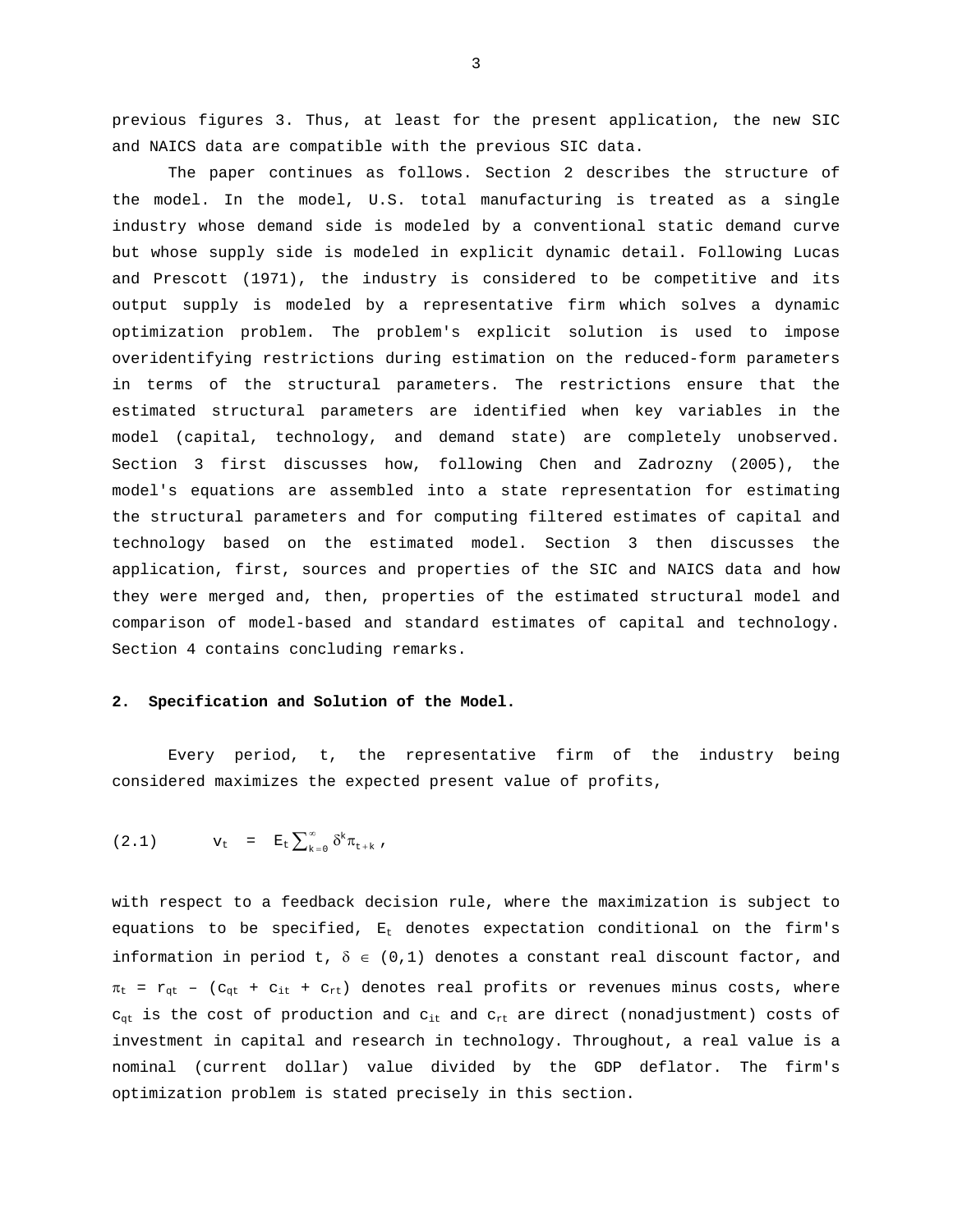To obtain a competitive rational expectations equilibrium solution, following Lucas and Prescott (1971), we set revenues  $r_{qt} = \int_{x=0}^{q_t} p_q(x, d_t) dx$ , where  $p_q(\cdot)$  is the inverse output-demand curve,  $q_t$  is the production of saleable output, and  $d_t$  is the output-demand state. To obtain linear solution equations, which facilitate estimation and to which the Kalman filter can be applied, we specify  $r_{qt}$ ,  $c_{qt}$ ,  $c_{it}$ , and  $c_{rt}$  as quadratic forms. Accordingly, we assume the industry's inverse output-demand curve is

(2.2) 
$$
p_{qt} = -\eta q_t + d_t + \zeta_{pqt}
$$
,

where  $\eta > 0$  is a constant slope parameter,  $d_t$  is the demand state generated by the 2nd-order autoregressive (AR(2)) process

$$
(2.3) \t d_t = \phi_{d1} d_{t-1} + \phi_{d2} d_{t-2} + \zeta_{dt},
$$

and  $\zeta_{\text{pqt}}$  and  $\zeta_{\text{dt}}$  are disturbances. Preliminary experimentation with alternative specifications during model estimation showed that  $d_t$  is specified adequately as generated by an AR(2) process. The full set of distributional assumptions on disturbances is stated in section 3.

To specify  $c_{qt}$ , we assume that the firm uses capital (k), labor ( $\ell$ ), and materials (m), to produce saleable output (q), installs investment goods (i), and conducts research activities (r) (subscript t is omitted sometimes). We assume that the "output activities,"  $q$ , i, and  $r$ , are restricted according to the separable production function

$$
(2.4) \qquad h(q,i,r) = \tau g(k,\ell,m),
$$

where τ is the stock of technology or total factor productivity. Following Kydland and Prescott's (1982) treatment of the utility function, we assume  $g(\cdot)$  and  $h(\cdot)$  are the constant elasticity functions,

(2.5) 
$$
g(k, \ell, m) = (\alpha_1 k^{\beta} + \alpha_2 \ell^{\beta} + \alpha_3 m^{\beta})^{1/\beta},
$$

$$
h(q, i, r) = (\gamma_1 q^p + \gamma_2 i^p + \gamma_3 r^p)^{1/p},
$$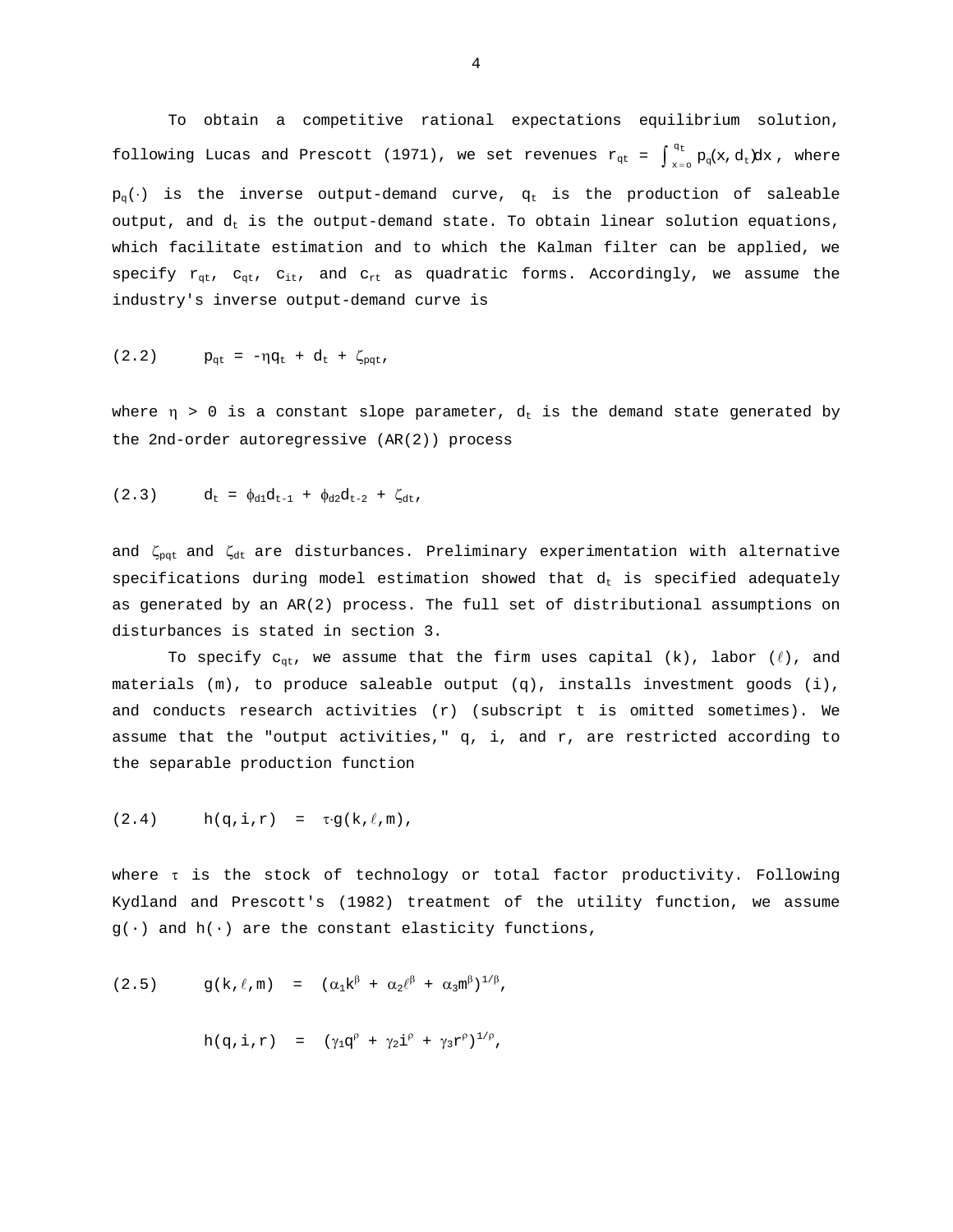where  $\alpha_1 > 0$ ,  $\alpha_1 + \alpha_2 + \alpha_3 = 1$ ,  $\beta < 1$ ,  $\gamma_1 > 0$ ,  $\gamma_1 + \gamma_2 + \gamma_3 = 1$ , and  $\rho > 1$ . CES =  $(\beta-1)^{-1}$  is the constant elasticity of substitution among inputs, and CET =  $(p-1)^{-1}$  is the constant elasticity of transformation among outputs. Thus, we call (2.4)-(2.5) the CES-CET production function.

Including i and r in h(⋅) is a parsimonious way of specifying internal adjustment costs. The idea is that positive rates of investment and research use capital, labor, and materials resources, which could otherwise be used to produce more output, and that this trade-off sacrifices ever more output per unit of increases in investment and research. Here "investment" means investment in production capital and research in technology. In the next step, we derive a quadratic approximation of the dual variable production cost function (DVPCF) from production function (2.4)-(2.5). The DVPCF includes convex, investment and research, adjustment costs.

Convex internal adjustment costs arise in  $(2.4)-(2.5)$  when, for given technology,  $\tau$ , and inputs,  $(k, \ell, m)$ , the transformation surfaces of the outputs,  $(q,i,r)$ , are concave to the origin. The adjustment costs are "convex" because the derived DVPCF is convex in  $(q,i,r)$ . Here,  $p > 1$  is a necessary and sufficient condition for the transformation surfaces to be concave. The transformation surfaces become more curved, hence, adjustment costs increase, as  $\rho$  increases. Similarly,  $\beta$  < 1 is a necessary and sufficient condition for the input isoquants to be convex to the origin, and the isoquants become more curved, hence, input substitutability decreases, as  $\beta$  decreases (becomes more negative).

Let  $c_{\alpha} = p_{\ell} l + p_{\min}$ , where  $p_{\ell}$  is the real hiring price of labor and  $p_{\min}$  is the real purchase price of materials. Let  $c_i = p_i$  and  $c_r = p_r r$ , where  $p_i$  and  $p_r$ are the real purchase prices of investment and research goods and services. Because  $\ell$  and m are variable (not subject to adjustment costs) and k and  $\tau$  are quasi-fixed (subject to adjustment costs), we refer to  $c_q$  as the variable cost and to  $c_i$  +  $c_r$  as the fixed cost. Let  $c_q(w)$  denote the dual variable cost function: given w =  $(w_1, ..., w_7)^T = (q, i, r, k, \tau, p_\ell, p_m)^T$  (superscript T denotes transposition),  $c_q(w)$  = minimum of  $p_\ell \ell + p_m m$ , with respect to  $\ell$  and m, subject to production function (2.4)-(2.5).

 In the standard approach to total factor productivity analysis (Bureau of Labor Statistics, 1997), all inputs are treated symmetrically, as variable flows. Accordingly, c<sub>q</sub> would include all input costs as  $c_q = p_k k + p_t \tau + p_\ell \ell +$  $p_{m}$ m, where  $p_{k}$  and  $p_{\tau}$  would be prices of renting capital and technology stocks,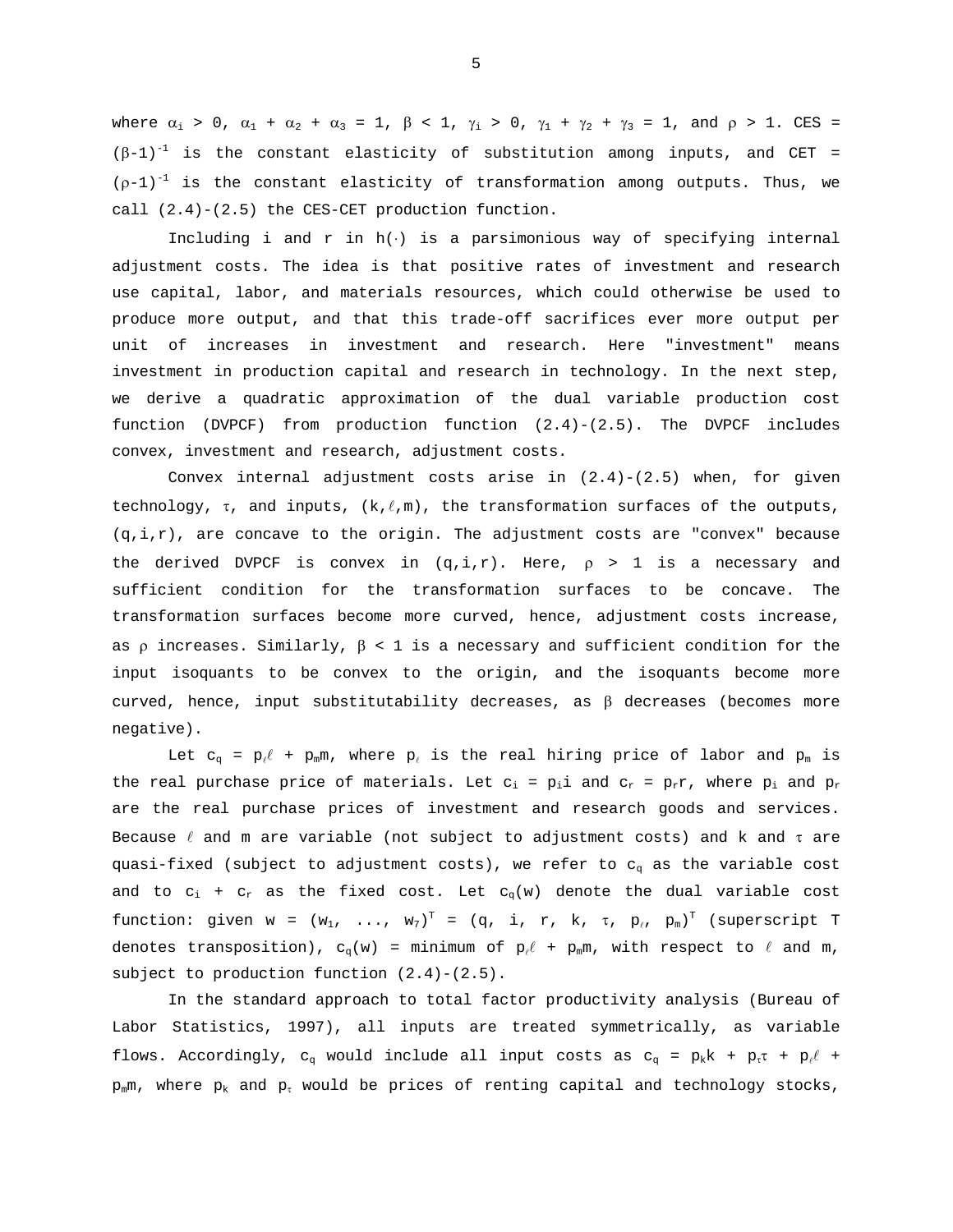obtained using Jorgenson's (1963) results for converting purchase prices of investment and research flows to rental prices of capital and technology stocks, under the more restrictive assumption that all inputs are variable. In this paper, we instead work with purchase prices of investment and research flows because this allows greater flexibility for handling adjustment costs in the firm's dynamic optimization problem. It is the explicit solution of this problem that generates the identifying restrictions that allow us to identify, hence, to estimate the structural parameters of the model when capital and technology stocks are completely unobserved.

 Ignoring constant and linear terms, which contribute only an additional constant term to the optimal decision rule that is removed by mean adjustment of the data,  $c_q(w_t) \cong (1/2)w_t^T \nabla^2 c_q(w_0) \cdot w_t$ , where  $\nabla^2 c_q(w_0)$  denotes the Hessian matrix of second partial derivatives of  ${\tt c}_q$  evaluated at w =  ${\tt w}_0.$   $\nabla^2{\tt c}_q({\tt w}_0)$  is stated explicitly in terms of the  $\alpha$ 's,  $\beta$ ,  $\gamma$ 's, and  $\rho$  in Chen and Zadrozny (2005) for  $w_0 = (1, 1, 1, 1, 1, \alpha_2, \alpha_3)^T$ , a value which results in the simplest expression for  $\nabla^2 \mathtt{c}_\mathtt{q}(\mathtt{w}_0)$  and works econometrically for the present and previous data. Therefore,

$$
(2.6) \t\t \pi_{t} = -(1/2)\eta q_{t}^{2} + q_{t}(d_{t} + \zeta_{pq,t}) - (1/2)w_{t}^{T}\nabla^{2}c_{q}(w_{0})\cdot w_{t} - p_{it}\dot{1}_{t} - p_{rt}r_{t}.
$$

The resulting symmetric Hessian matrix,  $\nabla^2 {\mathsf c}_{\rm q}({\mathtt w}_0)$ , has the standard local properties of homogeneity, convexity and concavity with respect to w.

We assume that input prices,  $p_i$ ,  $p_r$ ,  $p_\ell$ , and  $p_m$ , are exogenous to the industry being modeled and preliminary experimentation showed that the input prices are specified adequately as generated by independent, univariate, AR(2) processes,

(2.7) 
$$
p_{it} = \phi_{pi1}p_{i,t-1} + \phi_{pi2}p_{i,t-2} + \zeta_{pit},
$$

$$
p_{rt} = \phi_{pr1}p_{r,t-1} + \phi_{pr2}p_{r,t-2} + \zeta_{prt},
$$

$$
p_{ft} = \phi_{p\ell1}p_{\ell,t-1} + \phi_{p\ell2}p_{\ell,t-2} + \zeta_{p\ell t},
$$

$$
p_{mt} = \phi_{pm1}p_{m,t-1} + \phi_{pm2}p_{m,t-2} + \zeta_{pmt},
$$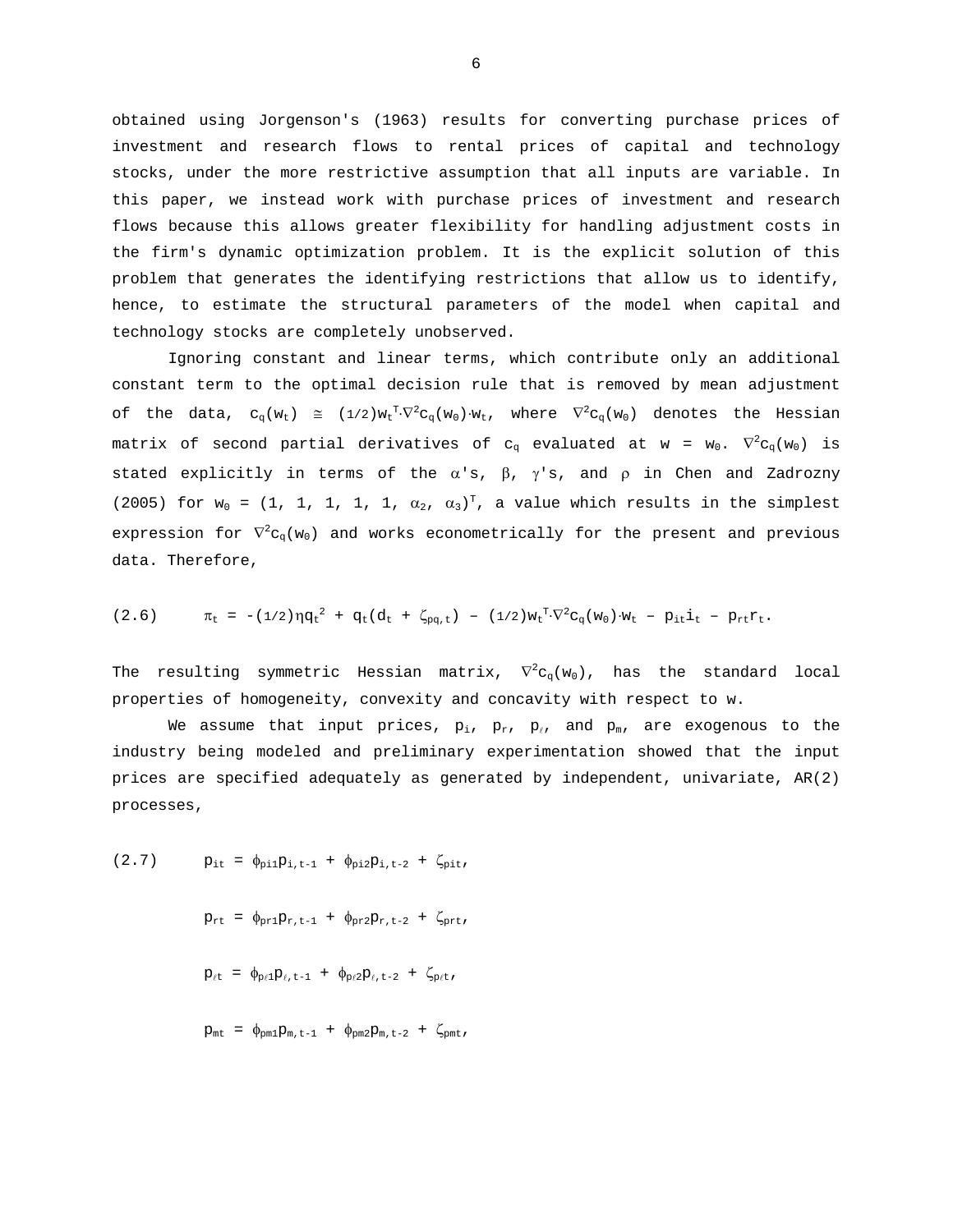where  $\zeta_{\text{pit}}$ ,  $\zeta_{\text{prt}}$ , and  $\zeta_{\text{pm}}$  are mutually uncorrelated disturbances. Input-price processes (2.7) are both structural and reduced form and have no particular structural interpretations. They are needed to provide forecasts of input prices for the firm's dynamic optimization problem.

Let  $\lambda$  and  $|\lambda|$  denote a characteristic root and the largest absolute characteristic root of an input-price process. For example, a characteristic root of the investment-price process solves  $\lambda^2$  -  $\phi_{\rm pi1} \lambda$  -  $\phi_{\rm pi2}$  = 0 and is stationary if it is less than one in absolute value. Whether or not the estimated model has all stationary or some nonstationary roots (in practice, near unity), estimates of the structural parameters will be consistent and efficient and estimates of capital and technology will be linear least squares estimates based on the estimated model. The main difference when the estimated model has nonstationary roots is that the estimated structural parameters will no longer be asymptotically normally distributed, but will have a nonstandard asymptotic distribution. To solve the dynamic optimization problem, each inputprice process must satisfy the growth condition  $|\bar{\lambda}|$  < 1/ $\sqrt{\delta}$  (Hansen and Sargent, 1980) and the estimated model satisfies this condition.

 We assume that capital accumulates according to the stochastic perpetual inventory equation (PIE)

(2.8) 
$$
k_t = \phi_{k1} k_{t-1} + \phi_{i0} i_t + \zeta_{kt},
$$

where  $0 < \phi_{k1} < 1$ ,  $\phi_{i0} = (\phi_{k1} - 1)/\ln(\phi_{k1})$ ,  $\zeta_{kt} \sim \text{NIID}(0, \sigma_k^2)$ , and  $\sigma_k^2 > 0$ . The restriction  $\phi_{i0} = (\phi_{k1} - 1)/\ln(\phi_{k1})$  comes from an antecedent continuous-time formulation and reflects the property that investments undertaken earlier in a period depreciate more by the end of the period than investments undertaken later in the period (Chen and Zadrozny, 2005). Similarly, we assume that technology accumulates according to the stochastic PIE

$$
(2.9) \qquad \tau_{t} = \phi_{\tau 1} \tau_{t-1} + \phi_{r 0} r_{t} + \zeta_{\tau t},
$$

where  $0 < \phi_{\tau 1} < 1$ ,  $\phi_{\tau 0} = (\phi_{\tau 1} - 1)/\ln(\phi_{\tau 1})$ , and  $\zeta_{\tau t} \sim \text{NIID}(0, \sigma_{\tau}^2)$ , and  $\sigma_{\tau}^2 > 0$ .

The model's structural components have now been specified. It remains to explain how to solve the firm's dynamic optimization problem and how to assemble the specified laws of motion and the solved optimal decision rules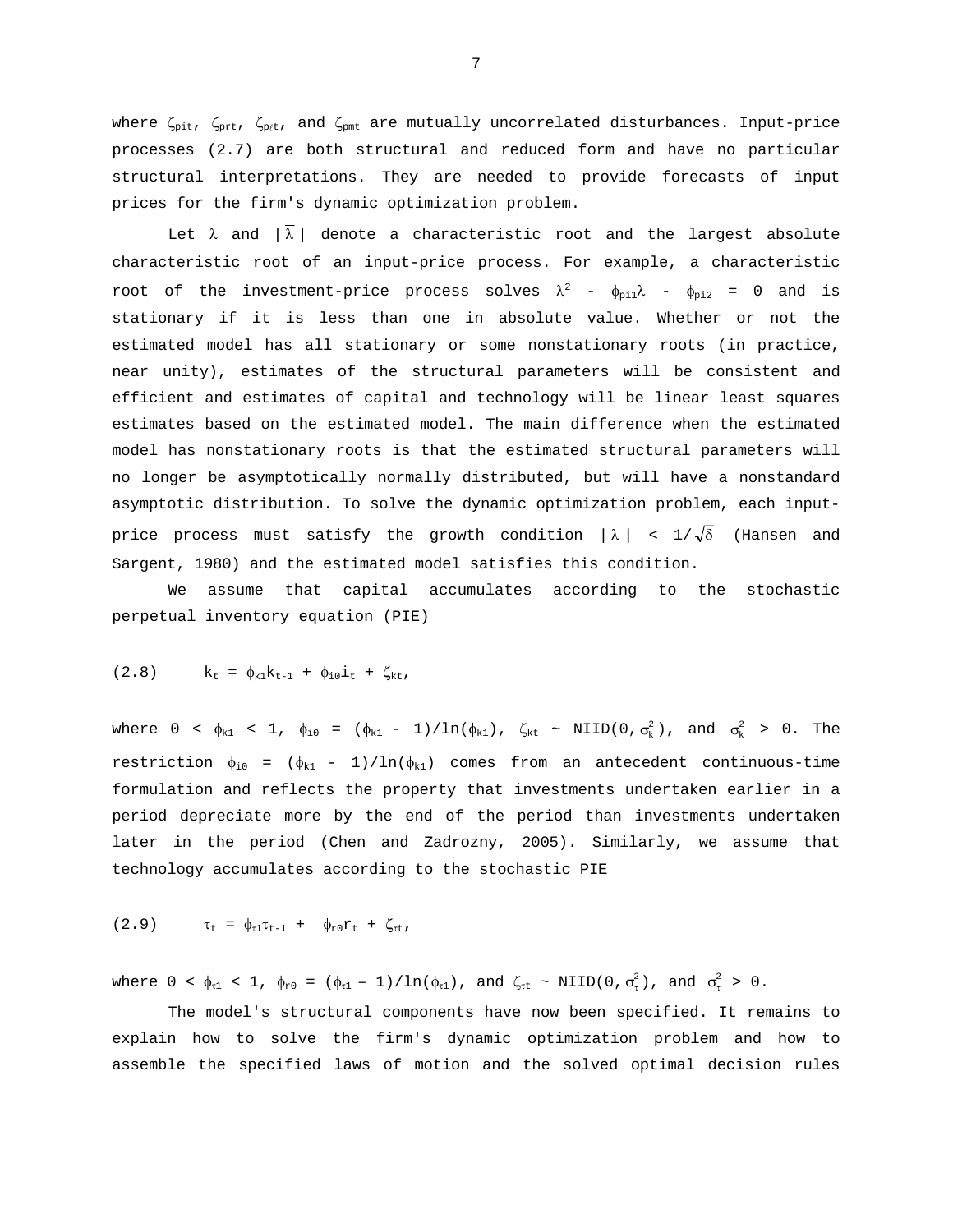into a system of linear simultaneous equations that are the equilibrium equations of the model.

To simplify the dynamic optimization problem, we eliminate  $q_t$  by maximizing  $\pi_t$  with respect to  $q_t$ . Because  $q_t$  is not a control variable in the laws of motion of  $k_t$  or  $\tau_t$ , conditional on i<sub>t</sub> and  $r_t$  being at their optimal values, the optimal value of  $q_t$  is given by maximizing  $\pi_t$  with respect to  $q_t$ . The first-order condition,  $\partial \pi_t / \partial q_t = 0$ , yields the output supply rule

$$
(2.10) \t q_t = -(c_{11}+\eta)^{-1}(c_{12}\dot{1}_t + c_{13}r_t + c_{14}k_t + c_{15}r_t + c_{16}p_{\ell t} + c_{17}p_{\text{mt}} - d_t) + \zeta_{qt},
$$

where (c $_{11}$ , ..., c $_{17})$  is the first row of  $\nabla^2 {\rm c}_{{\rm q}}$  and  $\zeta_{{\rm qt}}$  is a disturbance added for statistical reasons.

Similar elimination of  $\ell_t$  and  $m_t$  from the dynamic optimization problem is justified because  $\ell_t$  and  $m_t$  are not control variables in the laws of motion of  $k_t$  or  $\tau_t$ . Optimal values of  $\ell_t$  and  $m_t$ , conditional on  $q_t$ , i<sub>t</sub> and  $r_t$  being at their optimal values, are obtained using the envelope theorem,

$$
(2.11) \qquad \ell_t = \partial c_{qt} / \partial p_{\ell t} = c_{61} q_t + c_{62} i_t + c_{63} r_t + c_{64} k_t + c_{65} r_t + c_{66} p_{\ell t} + c_{67} p_{mt} + \zeta_{\ell t},
$$

$$
(2.12) \t m_t = \partial c_{qt} / \partial p_{mt} = c_{71} q_t + c_{72} i_t + c_{73} r_t + c_{74} k_t + c_{75} r_t + c_{76} p_{\ell t} + c_{77} p_{mt} + \zeta_{mt},
$$

where ( $c_{61}$ , ...,  $c_{67}$ ) and ( $c_{71}$ , ...,  $c_{77}$ ) are the 6th and 7th rows of  $\nabla^2 c_{\rm q}$ , and  $\zeta_{\ell t}$ and ζmt are disturbances added for statistical reasons.

 To solve the remainder of the firm's dynamic optimization problem, we restate it as a linear optimal regulator problem. We define the 2×1 control vector  $u_t = (i_t, r_t)^T$  and the 14×1 state vector  $x_t = (k_t, r_t, p_{it}, p_{rt}, p_{ft}, p_{mt}, d_t,$  $k_{t-1}$ ,  $\tau_{t-1}$ ,  $p_{i,t-1}$ ,  $p_{r,t-1}$ ,  $p_{m,t-1}$ ,  $d_{t-1}$ )<sup>T</sup>. We assemble the output-demand, inputprice, capital, and technology processes,  $(2.3)$  and  $(2.7)-(2.9)$ , as the state equation

(2.13) 
$$
x_t = Fx_{t-1} + Gu_t, \quad F = \begin{bmatrix} F_1 & F_2 \ I_7 & 0_{7 \times 7} \end{bmatrix}, \quad G = \begin{bmatrix} G_0 \ 0_{12 \times 2} \end{bmatrix},
$$

where  $F_1 = diag[\phi_{k1}, \phi_{r1}, \phi_{p11}, \phi_{p11}, \phi_{p41}, \phi_{pml}, \phi_{dl}], F_2 = diag[0, 0, \phi_{p12}, \phi_{pr2}, \phi_{pr21}]$  $\phi_{pm2}$ ,  $\phi_{a2}$ ], G<sub>0</sub> = diag[ $\phi_{io}$ ,  $\phi_{v0}$ ], I<sub>m</sub> is the m×m identity matrix, and O<sub>m×n</sub> is the m×n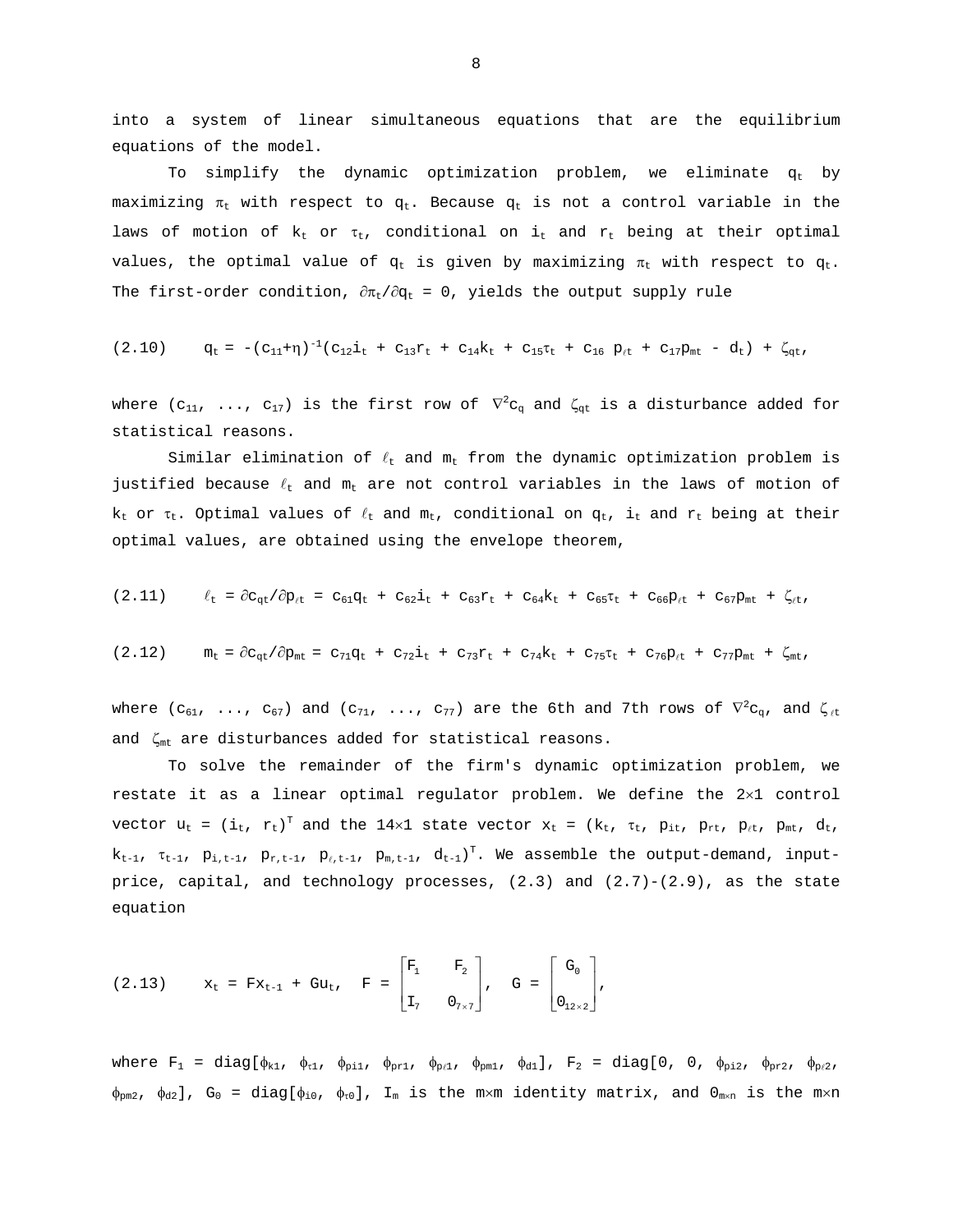zero matrix. We may suppress disturbances in equation (2.13) because the regulator problem is certainty equivalent. We use output-supply rule (2.10) to eliminate  $q_t$  from  $\pi_t$  and write  $\pi_t$  as the quadratic form

$$
(2.14) \t\t \pi_{t} = u_{t}^{T} R u_{t} + 2 u_{t}^{T} S x_{t-1} + x_{t-1}^{T} Q x_{t-1}.
$$

The matrices R, S, and Q are stated explicitly in terms of  $\eta$  and the elements of  $\nabla^2 \mathsf{c}_\mathsf{q}$  in Chen and Zadrozny (2005).

The regulator problem maximizes expected present value, (2.1), stated in terms of the quadratic form (2.14), with respect to the feedback matrix K in the linear decision rule  $u_t = Kx_{t-1}$ , subject to the state equation (2.13). Under concavity, stabilizability, and detectability conditions (Kwakernaak and Sivan, 1972), we can compute the unique optimal K matrix by solving an algebraic matrix Riccati equation using a Schur decomposition method (Laub, 1979). Finally, we write the optimal investment-research decision rule as

$$
(2.15) \t u_{t} = Kx_{t-1} + (\zeta_{it}, \zeta_{rt})^{T},
$$

where  $(\zeta_{\rm it},\;\zeta_{\rm rt})^{\rm T}$  is a 2×1 disturbance vector added for statistical reasons.

 Further details about the model's specification, including comparison with the more familiar translog DVPCF (Christensen, Jorgenson, and Lau, 1973), are discussed in Chen and Zadrozny (2005).

#### **3. Estimation of the Model and Capital and Technology.**

#### **3.1 Maximum Likelihood Estimation of the Model.**

To estimate the model's structural parameters by maximum likelihood (MLE), using the Kalman filter, and, then, to estimate unobserved capital and technology, also using the Kalman filter, we express the reduced form of the model in a state representation. To this end, we collect the variables of the model in the 13×1 vector  $y_t = (p_{qt}, q_t, \ell_t, m_t, i_t, r_t, k_t, \tau_t, p_{it}, p_{rt}, p_{kt}, p_{mt},$  $d_t$ )<sup>T</sup> and their disturbances in the 13×1 vector  $\zeta_t$  = ( $\zeta_{pqt}$ ,  $\zeta_{qt}$ ,  $\zeta_{\ell t}$ ,  $\zeta_{\rm int}$ ,  $\zeta_{\rm it}$ ,  $\zeta_{\rm rt}$ ,  $\zeta_{\rm kt}$ ,  $\zeta_{\rm rt}$ ,  $\zeta_{\rm prt}$ ,  $\zeta_{\rm prt}$ ,  $\zeta_{\rm alt}$ ,  $\zeta_{\rm dt}$ )<sup>T</sup>. We assume that the disturbances are generated by mutually uncorrelated, normally distributed, stationary processes, where the first 6 disturbances are generated by AR(1) processes and the last 7 disturbances are serially uncorrelated. The AR(1) and white-noise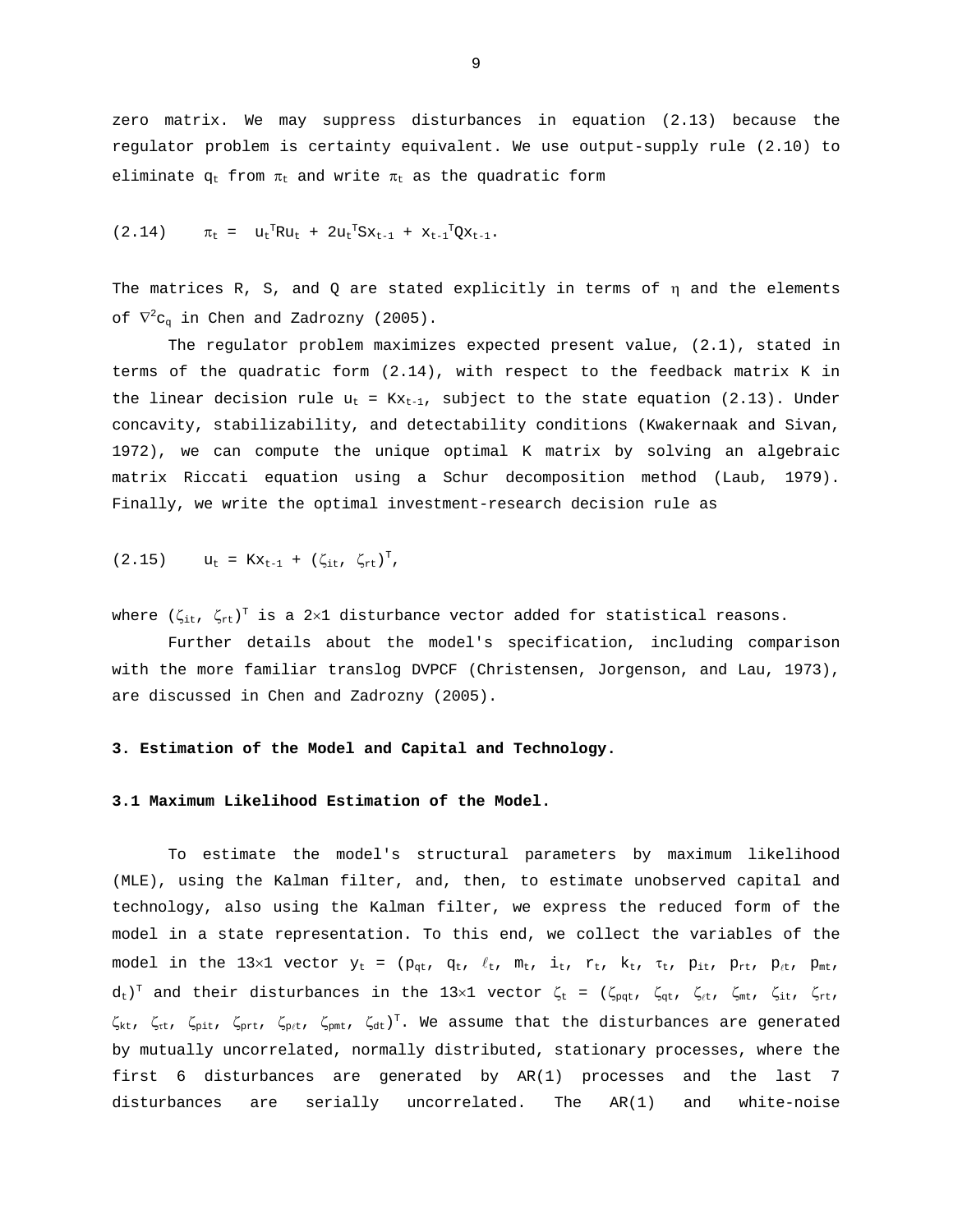specifications of the disturbance processes are based on preliminary experimentation and their adequacy is verified by the insignificant Q statistics in table 2. Thus, we assume that  $\zeta_t = (I_{13} - \Theta L)^{-1} \varepsilon_t$ , where  $\varepsilon_t \sim$ NIID(0, $\Sigma_{\varepsilon}$ ), L is the lag operator,  $\Theta = \text{diag}(\theta_{pq}, \theta_{q}, \theta_{q}, \theta_{n}, \theta_{n}, \theta_{n}, 0, 0, 0, 0, 0, 0)$ 0, 0), where the θ's  $\in$  (-1,1) and  $\Sigma_{\epsilon}$  = diag( $\sigma_{pq}^2$ ,  $\sigma_q^2$ ,  $\sigma_q^2$ ,  $\sigma_{m}^2$ ,  $\sigma_{n}^2$ ,  $\sigma_{r}^2$ ,  $\sigma_{r}^2$ ,  $\sigma_{r}^2$ ,  $\sigma_{\rm pi}^2$ ,  $\sigma_{\rm pr}^2$ ,  $\sigma_{\rm p\ell}^2$ ,  $\sigma_{\rm pm}^2$ ,  $\sigma_{\rm d}^2$ ).

 The equations which form the basis of the parameter and capitaltechnology estimation are  $(2.2)$ ,  $(2.10)-(2.13)$ , and  $(2.15)$ . These 13 scalarlevel equations constitute the complete set of linear simultaneous equations which, determine unique values of the 13 variables of the model. Concisely, the equations are

$$
(3.1) \t\t\t A_0Y_t = A_1Y_{t-1} + A_2Y_{t-2} + (I_{13} - \Theta L)^{-1}\varepsilon_t,
$$

where  $\texttt{A}_0$ ,  $\texttt{A}_1$ , and  $\texttt{A}_2$ , which depend on  $\eta$ , the  $\phi$ 's, and the elements of  $\nabla^2 \texttt{c}_q$  and K, are stated in detail in Chen and Zadrozny (2005). Rewriting (3.1), we obtain the reduced-form VAR(2) process

$$
(3.2) \t Yt = B1Yt-1 + B2Yt-2 + \xit,
$$

where  $B_1$  =  $A_0^{-1}$  ( $A_1$  +  $\Theta A_0$ ),  $B_2$  =  $A_0^{-1}$  ( $A_2$  -  $\Theta A_1$ ),  $\xi_t$  =  $A_0^{-1}$  ε<sub>t</sub> ~ NIID(0, $\Sigma_\xi$ ), and  $\Sigma_\xi$  =  $\mathrm{A}_0^{-1} \, \Sigma_\varepsilon \mathrm{A_0}^{-\mathrm{T}}$  .

Finally, following Chen and Zadrozny (2005), we write process (3.2) in state-space form and use this form, in conjunction with the missing-data Kalman filter (MDKF), to compute the normal likelihood function of the observations. Let  $L(\theta)$  denote the resulting likelihood function, where  $\theta$  is the vector of the 39 structural parameters, defined by  $\vartheta = (\vartheta_1^T, \vartheta_2^T)^T, \vartheta_1 = (\delta, \alpha_1, \alpha_2, \gamma_1, \gamma_2, \sigma_{pq}^2)$  $\sigma_\ell^2$ ,  $\sigma_\mathrm{m}^2$ )<sup>T</sup>, and  $\vartheta_2$  = ( $\phi_\mathrm{pil}$ ,  $\phi_\mathrm{prl}$ ,  $\phi_\mathrm{pnl}$ ,  $\phi_\mathrm{pnl}$ ,  $\phi_\mathrm{pil}$ ,  $\phi_\mathrm{prl}$ ,  $\phi_\mathrm{prl}$ ,  $\phi_\mathrm{prl}$ ,  $\phi_\mathrm{prl}$ ,  $\phi_\mathrm{prl}$ ,  $\sigma_\mathrm{prl}^2$ ,  $\sigma_\mathrm{prl}^2$ ,  $\sigma_\mathrm{prl}^2$ ,  $\sigma_\mathrm{prl}^2$ ,  $\sigma$  $\theta_{pq}$ ,  $\theta_q$ ,  $\theta_\ell$ ,  $\theta_m$ ,  $\theta_i$ ,  $\theta_r$ ,  $\eta$ ,  $\beta$ ,  $\rho$ ,  $\phi_{k1}$ ,  $\phi_{t1}$ ,  $\phi_{d1}$ ,  $\phi_{d2}$ ,  $\sigma_q^2$ ,  $\sigma_i^2$ ,  $\sigma_k^2$ ,  $\sigma_i^2$ ,  $\sigma_d^2$ )<sup>T</sup>. Under the following identifying restrictions on  $\vartheta_1$ , we used the MDKF to compute L(ϑ) in maximum likelihood estimation (MLE). We needed to use the MDKF as opposed to the ordinary KF, which requires that all variables are observed in every sample period, because variables in the model are either not observed over the same periods or, like  $k_t$ ,  $\tau_t$ , and  $d_t$ , are not observed at all. A future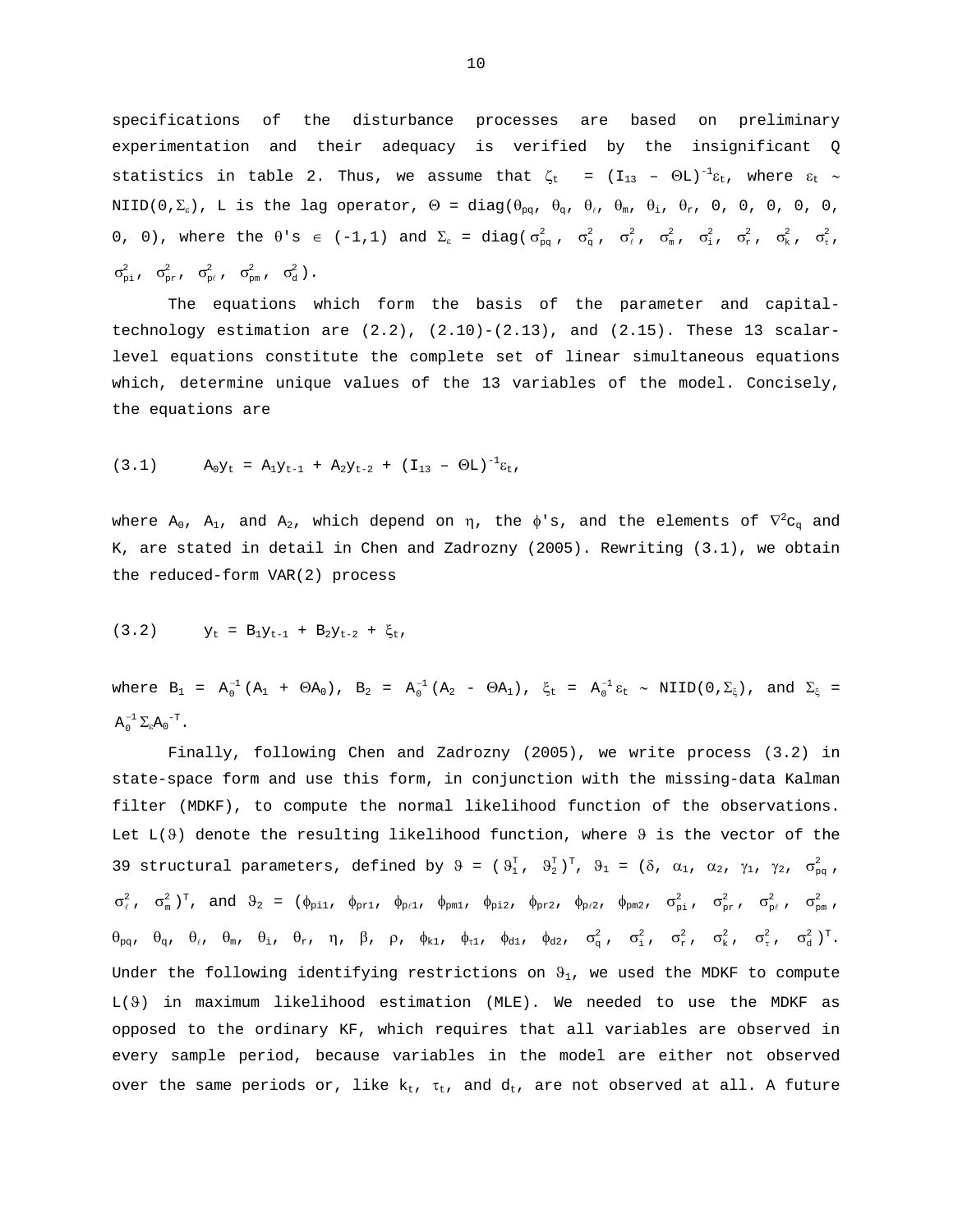extension of the present analysis could further exploit the MDKF by using a sample of mixed-frequency observations, analogous to Zadrozny (1990). Details about implementing the MDKF accurately and quickly in the MLE are discussed in Anderson and Moore (1979), Zadrozny (1988, 1990), and references therein.

Because the 39 parameters in ϑ are not identified without further a priori restrictions, we imposed the following identifying restrictions on  $\vartheta_1$ , which ensure that  $\Theta_2$  is locally identified and, hence, is estimatable by MLE. We set  $\delta$  = .935, which corresponds to a real interest rate of  $\delta^{-1}$  - 1 = .0695. In production function (2.4)-(2.5), we set  $\alpha_1 = \alpha_2 = \alpha_3 = \gamma_1 = \gamma_2 = \gamma_3 = 1/3$ . It would seem that we need to set one disturbance variance for each unobserved variable. Capital  $(k_t)$ , technology  $(\tau_t)$ , and the output-demand state  $(d_t)$  are actually unobserved and materials  $(m_t)$  was treated as unobserved (for reasons explained in Chen and Zadrozny, 2005). However, it turned out that setting  $\sigma_{pq}^2$ =  $\sigma_{\scriptscriptstyle{\mu}}^2$  =  $\sigma_{\scriptscriptstyle{m}}^2$  = 10<sup>-10</sup> was sufficient to identify the unrestricted and estimated structural parameters. We set the 3 variances to small positive values, rather than to zero, because doing so resulted in more accurate computations using the MDKF. We considered different identifying restrictions and obtained different structural-parameter estimates but obtained similar reduced-form-parameter and capital and technology estimates.

Because input prices are assumed to be generated by exogenous univariate AR(2) processes (2.7), the processes can be estimated (asymptotically) efficiently and individually using ordinary least squares (OLS), which is much simpler than using MLE to estimate simultaneously all parameters in  $\vartheta_2$ . Thus, in the application, first, we estimated input-price parameters using OLS and, then, conditional on these estimates, used MLE to estimate the remaining parameters in  $\vartheta_2$ .

Two separate general identification conditions must be satisfied in order to estimate the structural parameters and, then, to estimate capital and technology for given estimated parameters. The first parameter-identification condition is the standard one that the Hessian matrix of  $L(9, \overline{Y}_N)$  with respect to estimated parameters in  $\vartheta_2$ , evaluated at restricted and estimated parameter values in 9, is positive definite. The second capital-and-technologyidentification condition is that the model's state representation is reconstructible. See Chen and Zadrozny (2005) and references therein for further details. Both the parameter identification and reconstructibility conditions were verified numerically in the application.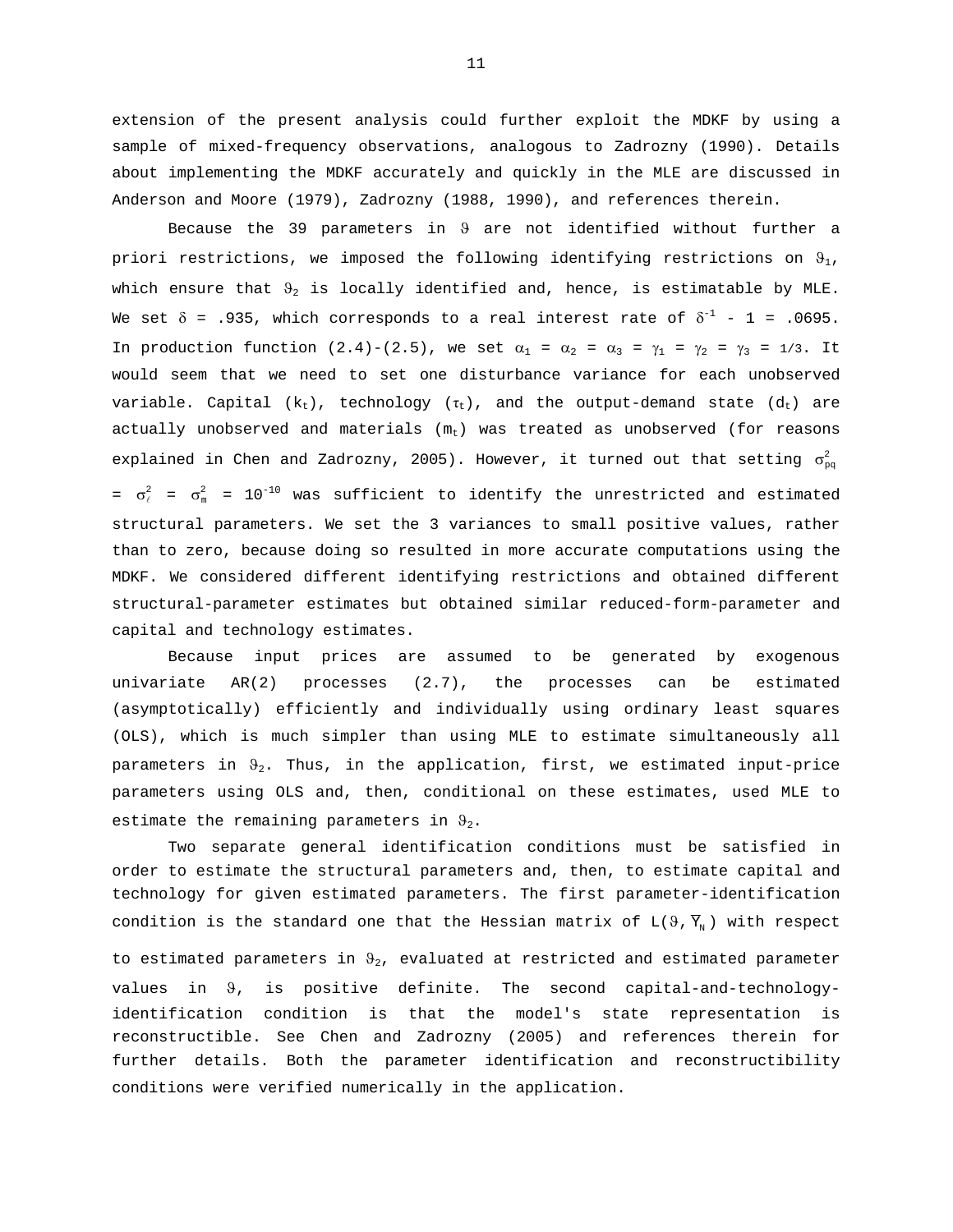#### **3.2. Description of the Data.**

We used annual U.S. total manufacturing data on prices and quantities of output and inputs from 1949-2005. Investment and GDP-deflator data were obtained from the Bureau of Economic Analysis (BEA), research data from the National Science Foundation (NSF), and all other data from the Bureau of Labor Statistics (BLS). All data were obtained from their producers in annual form, even though all except research price and quantity data are also available monthly or quarterly and seasonally adjusted or not. All data were previously released to the public and are not confidential. Thus, we obtained data on 10 of 13 variables in the model:  $p_{qt}$ ,  $q_t$ ,  $\ell_t$ ,  $m_t$ ,  $i_t$ ,  $p_{it}$ ,  $p_{ft}$ , and  $p_{mt}$  for 1949-2005 and  $p_{rt}$  and  $r_t$  for 1953-2005.

Until 1997, U.S. industries were classified according to the Standard Industrial Classification (SIC), with the highest (cross-sectionally) aggregated manufacturing industries numbered 20-39. After 1997, the North American Industry Classification System (NAICS) replaced SIC, with the highest aggregated manufacturing industries numbered 31-33. As expected, data for more aggregated industry groups were affected less by the switch than data for less aggregated industry groups and, for each degree of aggregation, levels data were affected more than growth-rate data. After the switch, BLS produced SIC manufacturing data until 2001 and NAICS manufacturing data back to 1987. Thus, overlapping SIC and NAICS manufacturing data are available for 1987-2001.

In MLE with the MDKF, variables can have any pattern of missing observations subject only to having enough observations so that parameters can be identified and estimated. The MDKF can automatically process multiple observations per variable when a state representation is set up to allow this possibility. However, it comes at the cost of specifying an observation-error process, imposing additional restrictions on parameters to ensure identification, and estimating additional observation-error parameters. Instead, we more simply transformed the two observations per variable to a single one in the overlapping period 1987-2001 as follows. When both SIC and NAICS observations were available, we arithmetically averaged their growth rates, with equal weights, to a single observation; when one observation was available, we chose it as the single observation.

Except for labor quantity measured by the number of production workers, all prices and quantities were computed as indexes based on given nominal price indexes, real quantity indexes, and nominal expenditures, as follows. Real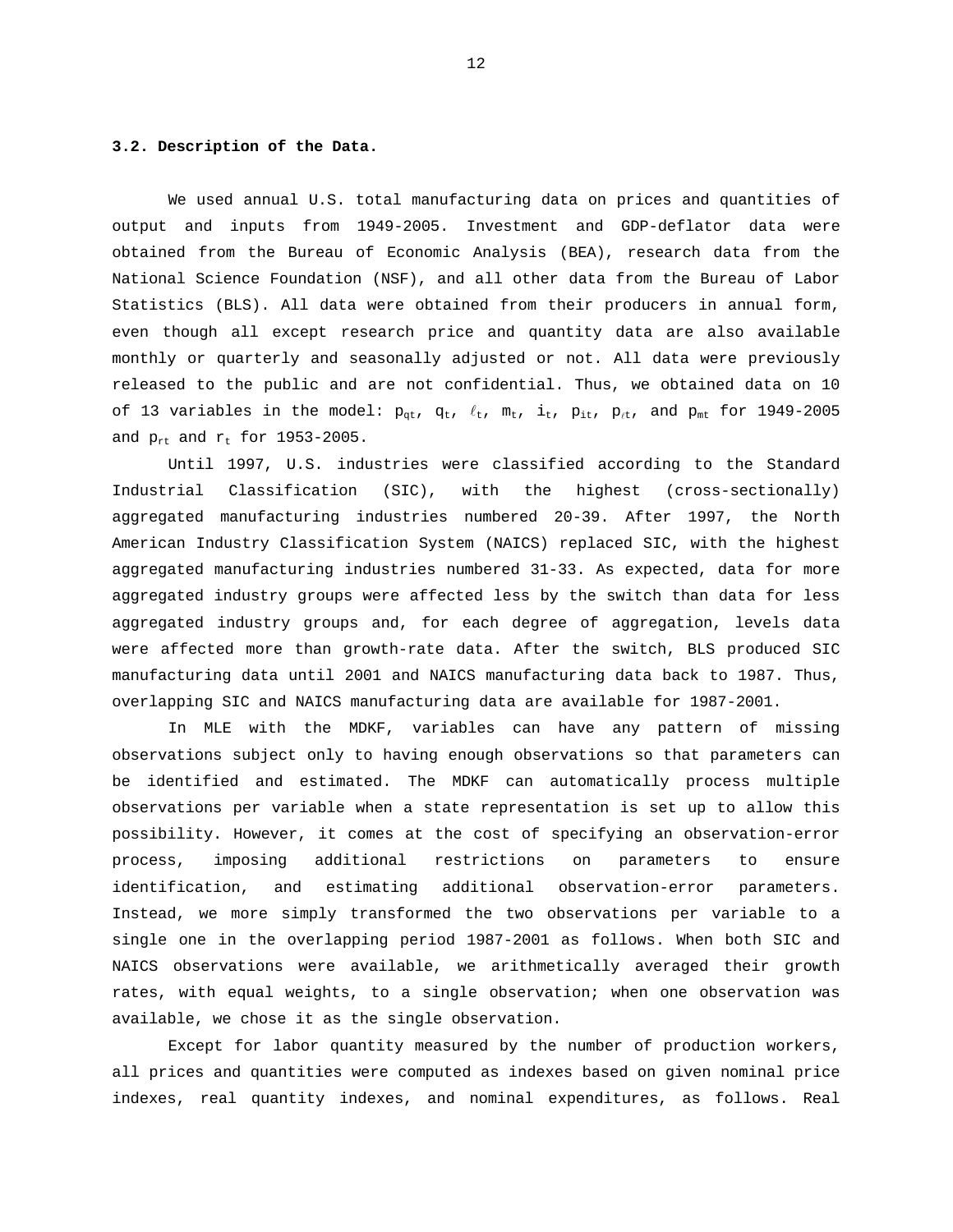quantities were computed as nominal expenditures divided by nominal price indexes and nominal prices were computed as nominal expenditures divided by real quantity indexes. Then, all given or computed nominal price indexes were converted to real form by dividing them by the GDP deflator.

 Resulting real prices and real quantities of U.S. total manufacturing output and inputs are depicted in figure 1. For viewing convenience, the data were scaled to lie between 0 and 4. The graphs suggest the following brief economic interpretation: increasing demand for output driven partly by a declining real price of output induced manufacturers to increase production capacity. Increasing quantities of investment and research built increasing stocks of capital and technology, hence, increased production capacity. As the price of labor increased, manufacturers used approximately the same labor input and more materials, capital, and technology inputs, which resulted in increased labor productivity. Current and previous figures 1 show that current merged SIC and NAICS data and previous SIC data are similar in the overlapping 1949-1997 period. The notable exception is research prices which in the previous SIC data are slightly noisier and follow a mostly concave path but in the current SIC and NAICS data initially follow a convex path which later switches to a concave path.

## [Put figure 1 approximately here]

## **3.3. Properties of the Estimated Model.**

 Following Chen and Zadrozny (2005) and for reasons explained there, when estimating the model, we treated materials inputs as unobserved, because including their observations in the estimation resulted in a very poor fit of the labor equation. Table 1 reports OLS estimates of input-price processes (2.7): estimated coefficients, their absolute t ratios in parentheses, implied absolute characteristic roots,  $R^2$  statistics, and Q statistics for testing absence of residual autocorrelations at lags 1-10, with marginal significance levels or p values in parentheses. Estimated equations fit typically well for level-form data, having  $R^2 \ge .81$ . Residuals show no significant autocorrelations, having p values of Q statistics greater than 1%. Except for the clearly stationary materials price equation, the other price equations have borderline unit roots. All characteristic roots satisfy the growth condition  $|\bar{\lambda}| < 1/\sqrt{\delta}$ , which is required for solving the firm's dynamic optimization problem. The only notable difference between current and previous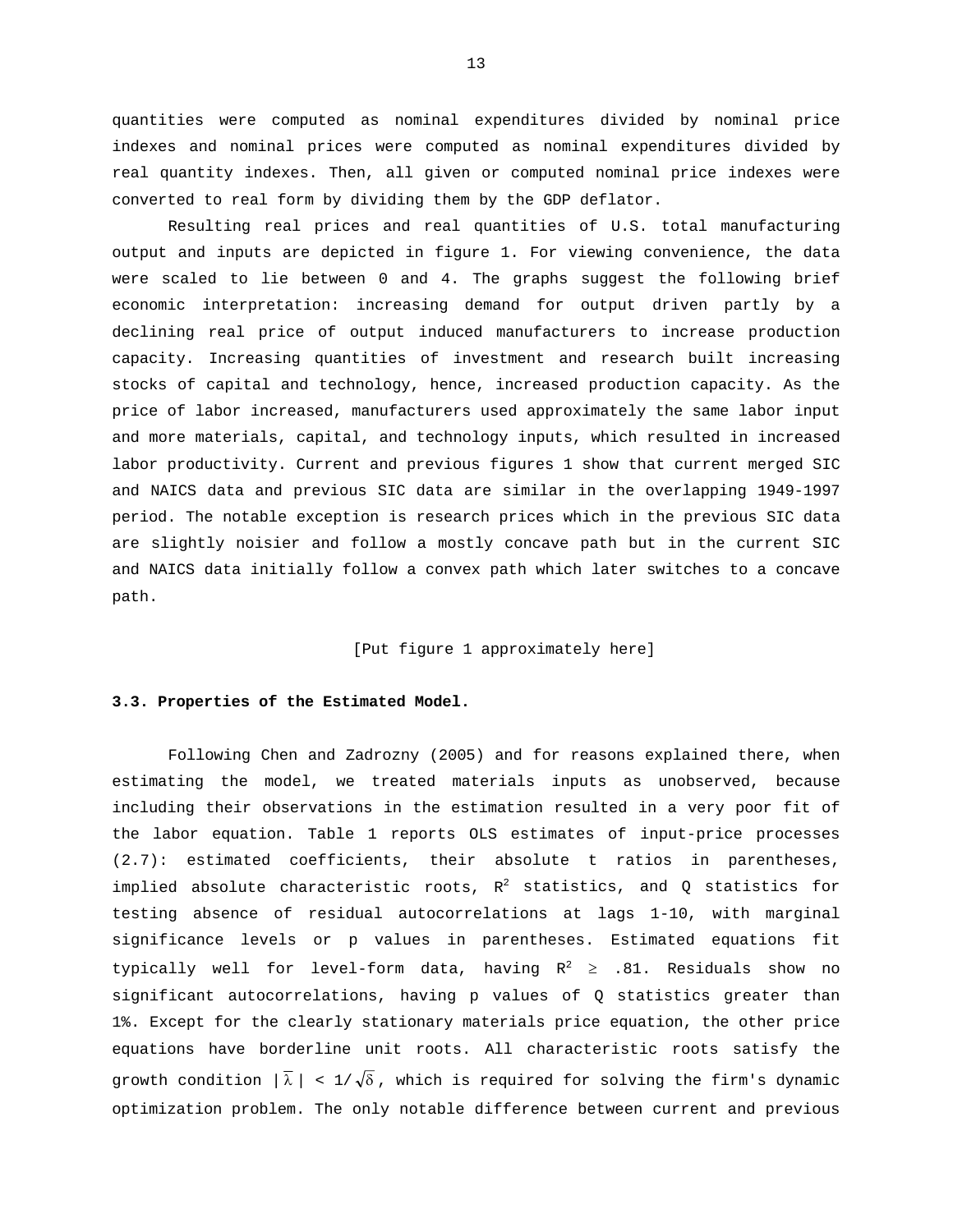table 1 estimates of the input-price processes is that the maximum absolute characteristic root of the estimated research-price equation increased from a borderline stationary value of .949 to a firmly unit-root value of .999.

[Put table 1 approximately here]

Table 2 reports MLE of non-input-price parameters in  $\Theta_2$  (conditional on  $9<sub>1</sub>$  set by identifying restrictions and on OLS-estimated input-price parameters in  $\vartheta_2$ ) and fit statistics of implied reduced-form equations of observed endogenous variables. Standard errors of ML-parameter estimates were very large and are not reported because the nonuniqueness of the structural parameter estimates vitiates the usual meaning of their standard errors. In particular, experimentation showed that different identifying restrictions resulted in different structural-parameter estimates, but similar reduced-form-parameter, capital, and technology estimates. However, if the principal goal is obtaining model-based capital and technology estimates, then, as happened, obtaining essentially unique reduced-form-parameter, capital, and technology estimates is primary and obtaining nonunique structural-parameter estimates is secondary. Thus, because nonunique structural-parameter estimates depend on somewhat arbitrary identifying restrictions, their dubious standard errors are not reported.

### [Put table 2 approximately here]

 $R^2$  statistics in table 2 show that reduced-form equations of observed endogenous variables have typically good fits for level-form data: moderate (> .65)  $R^2$  of the labor equation and high (> .93)  $R^2$ s of the other equations reflect labor's noisiness and the other variables' smoothness. Estimated residual autocorrelation parameters,  $\theta$ , are high, which raises the question of whether residual autocorrelations or the economic part of the model account for most of the sample variations of the observed endogenous variables. However, reestimation with all  $\theta$ 's set to zero produced  $R_{pq}^2$  = .921,  $R_{q}^2$  = .929,  $R_{\ell}^2$  = .604,  $R_i^2$  = .905, and  $R_r^2$  = .961 for the reduced-form equations, which indicates that the economic part of the model accounts for most of the sample variations of the endogenous variables.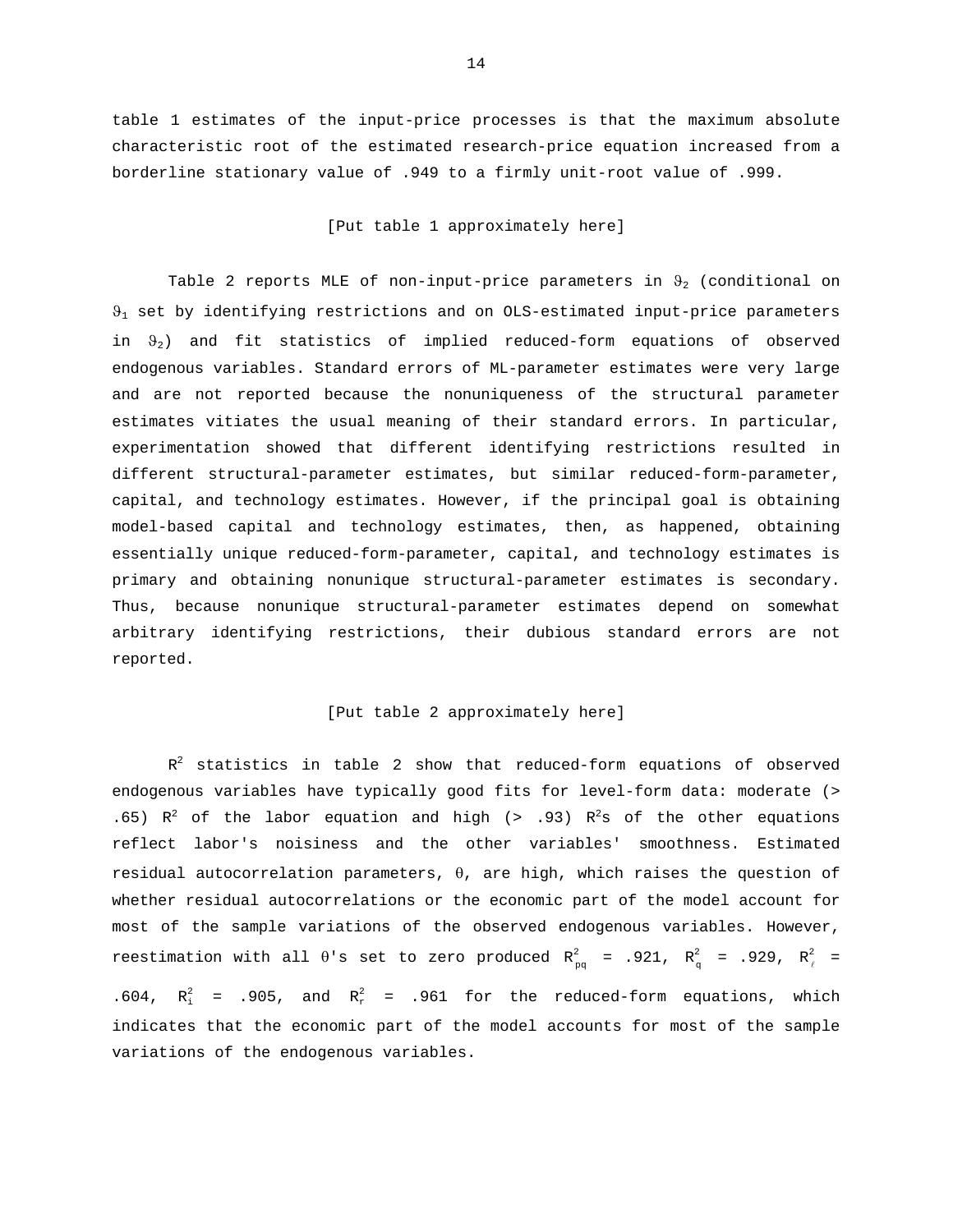Comparing current and previous tables 2, only  $\hat{\phi}_{r1}$  differs significantly, declining from .161 to .043, which indicates increased per annum depreciation of technology from 83.9% to 95.7%. Although differences in other parameter estimates might seem insignificant, they imply quantitatively different behavior: although current and previous impulse responses in figures 2 are qualitatively similar, variance decompositions in current and previous tables 3 are quantitatively different.

Following Chen and Zadrozny (2005), we used a likelihood ratio to test the validity of the model's overidentifying restrictions. The test is important because if the estimated model's overidentifying restrictions are not rejected, then, the estimated model and the capital and technology estimates derived from it can be considered consistent with the data. To test the economic or behavioral implications of the model, we excluded exogeneity zero restrictions on the input-price processes. Under standard assumptions on the data generating process and the assumption that the null hypothesis that the overidentifying restrictions are valid, the likelihood-ratio statistic, LR, is distributed asymptotically as  $\chi^2(\kappa)$ , where  $\kappa$  = 118 denotes the degrees of freedom and the number of overidentifying restrictions being tested. For details on how LR was constructed, see Chen and Zadrozny (2005) and Sims (1980, p. 17, fn. 18).

For the 1960-1990 SIC-NAICS data (the sample period for the LR test in Chen and Zadrozny, 2005), under conventional  $\chi^2(118)$  evaluation, LR = 151 with  $p = .0205$  indicates either weak rejection ( $p < 5$ %) or weak nonrejection ( $p >$ 1%) of the null hypothesis. For the 1960-2005 SIC-NAICS data, under conventional  $\chi^2(118)$  evaluation, LR = 181 with p = .000169 indicates strong rejection of the null hypothesis. Although unit roots might affect these p values (see the discussion at the end of section 3.4), it is unclear in which direction. More significantly, because 118 degrees of freedom is large relative to 57 sample periods and 13 variables, the distribution of LR might not be close to  $\chi^2(118)$ . Despite these doubts, LR is a useful quantitative indicator of the consistency of the model with the data. In sum, given good fit (high  $R^2$ 's and high p values of Q's) and economically rationalizable impulse responses in terms of adjustment costs, we accept the estimated model and the capital and technology estimates derived from it as an acceptable economicstatistical accounting, surely for the 1960-1990 SIC-NAICS data, more tentatively for the 1991-2005 SIC-NAICS data.

[Put figure 2 approximately here]

15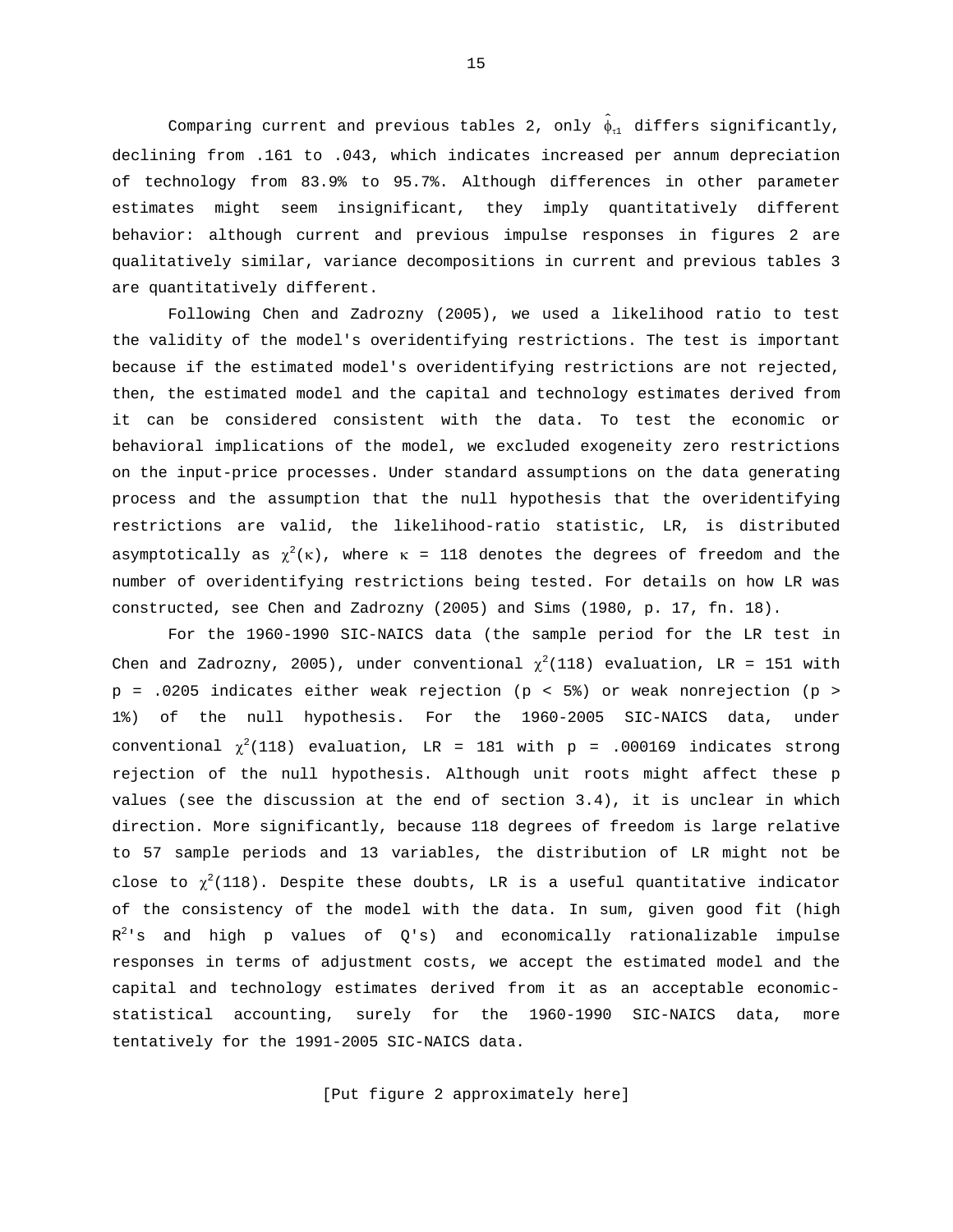Figure 2 illustrates some adjustment-cost features of the estimated model in terms of responses to unit impulses in output-demand and technology disturbances. Upper graphs 2a depict responses to a unit one-period shock to output demand ( $\zeta_{dt}$ ) in period 1, starting from an initial long-run equilibrium at the origin. High adjustment costs arising from  $\hat{\rho}$  = 267 imply a steep marginal-cost-of-production curve, so that after the output-demand shock occurs, the price of output rises sharply but output increases only slightly. Initially, the extra output is produced using additional freely-adjusted labor and materials inputs and pre-shock stocks of capital and technology. Because the shocked demand state declines sufficiently slowly, firms have an incentive to increase their production capacities, by increasing their investment and research rates and substituting capital and technology for labor and materials. Eventually, all variables return to the origin. Lower graphs 2b depict responses to a unit one-period shock to technology ( $\zeta_{\text{rt}}$ ) in period 1, again starting from an initial long-run equilibrium at the origin. Output-demand conditions remain unchanged so there is little change in price or quantity of output. The shock mainly causes technology to be substituted for labor and materials until the windfall addition to technology has depreciated fully. Again, eventually all variables return to the origin.

#### [Put table 3 approximately here]

Table 3 reports variance decompositions (Sims, 1986) of the estimated model. Each number in the table, in percentage form, indicates the fraction of the variance of one of the 8 endogenous variables (rows 2-9 indicated by  $s_{10,pg,j}, \ldots, s_{10,t,j}$  or the sum of the variances of the 8 endogenous variables (row 10 indicated by  $\overline{s}_{10,j}$ ) accounted for by the variance of a structural disturbance of an endogenous or exogenous variable, which is not set to near zero as an identifying restriction but is estimated (columns 2-11 indicated by  $\sigma_{\alpha}^2$ , ...,  $\sigma_{\alpha}^2$ ). The particular values of the variance decompositions in table 3 depend on the particular values of the set and estimated structural parameters, which, for the given model structure, are nonuniquely determined by the data, but depend somewhat arbitrarily on identifying restrictions. Nevertheless, the variance decompositions in table 3 are broadly similar to alternative variance decompositions resulting from alternative identifying restrictions and resulting parameter estimates.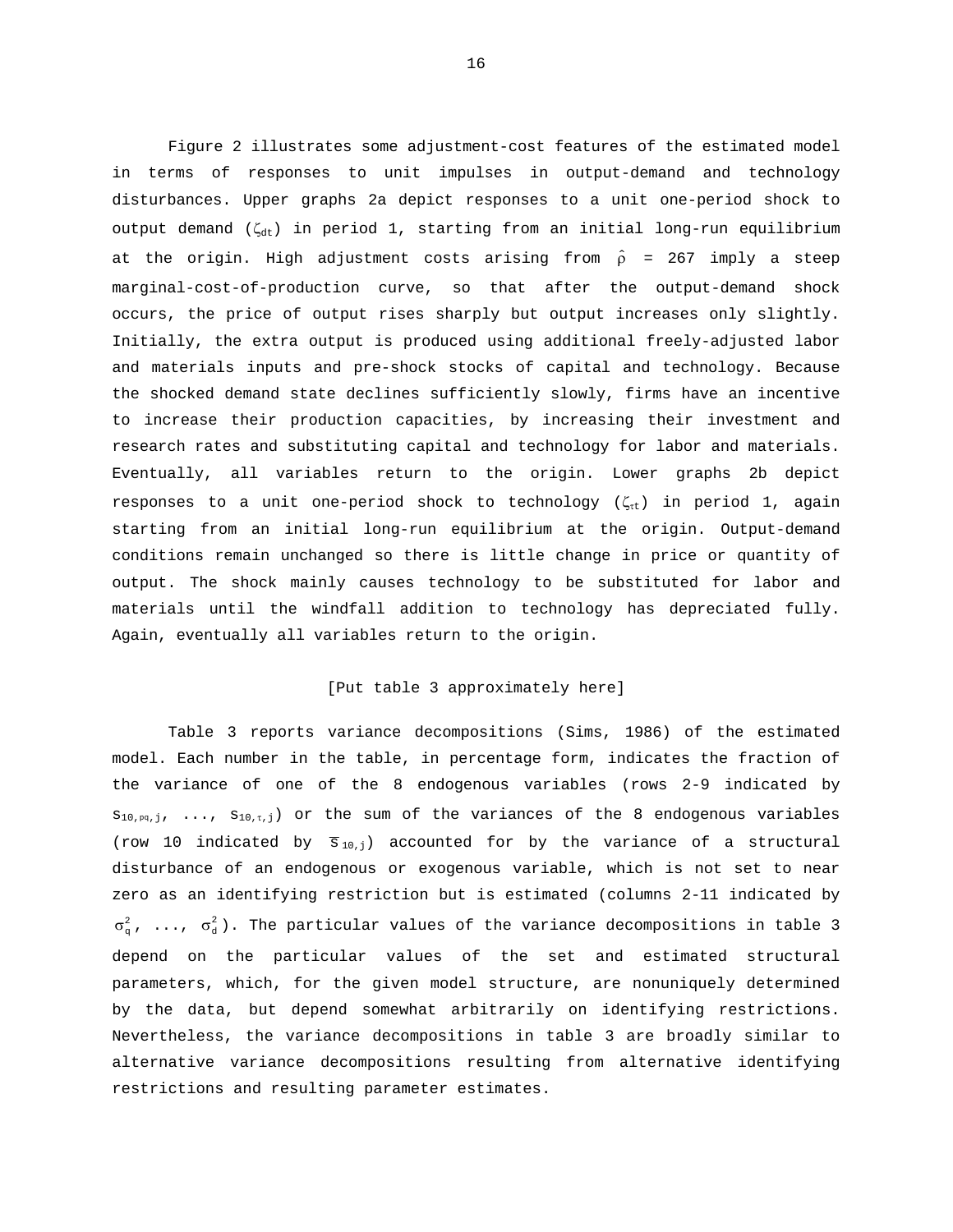Table 3 is summarized as follows. If, somewhat arbitrarily, a number in the table less than 5, between 5 and 10, and more than 10 is considered insignificant, moderately significant, and strongly significant, then, the numbers in columns 6 and 9, reflecting  $\zeta_{\text{rt}}$  and  $\zeta_{\text{p}/\text{t}}$ , are insignificant; the numbers in columns 2 and 8, reflecting  $\zeta_{\text{gt}}$  and  $\zeta_{\text{prt}}$ , are at most moderately significant; and, one or more numbers in each of columns 3, 4, 5, 7, 10, and 11, reflecting  $\zeta_{it}$ ,  $\zeta_{rt}$ ,  $\zeta_{kt}$ ,  $\zeta_{pit}$ ,  $\zeta_{put}$ , and  $\zeta_{dt}$ , are strongly significant. There are notable symmetries. For example, investment and research disturbances have symmetrical effects (columns 3-4) and labor and materials respond very similarly in most cases (rows 4-5). Columns 3-6 indicate that investment and capital disturbances account for somewhat more of variations of individual endogenous variables (rows 2-9) and account for 7.47 times more of overall variations of endogenous variables (row 10) than do research and technology disturbances and, accordingly, counter the "real business cycle" premise that technology disturbances are the primary source of variations in variables. As an accounting of output growth, row 2 indicates that 94.5% of the variations of output are accounted for in decreasing order by variations in disturbances of investment, price of investment, research, output demand, price of materials, price of research, and output. Current and previous tables 3 are consistent.

#### **3.4. Model-Based and Standard Capital and Technology Estimates.**

The model was estimated as described in section 3, using standardized levels of the data described in section 3.2. As in Chen and Zadrozny (2005), the MDKF was applied to the estimated model and the 1949-2005 data, which produced filtered state estimates,  $\hat{z}_{t|t}$ , and their error covariance matrices,  $E(z_t-\hat{z}_{t|t}$  )( $z_t-\hat{z}_{t|t}$  ) $^T$  for 1949-2005. Then, elements 7 and 8 of  $\hat{z}_{t|t}$  were picked as the model-based estimates of capital and technology,  $\hat{k}_{t|t}$  and  $\hat{\tau}_{t|t}$ , and the square roots of diagonal elements 7 and 8 of the error covariance matrices were picked as their estimated standard errors. Figure 3 depicts the modelbased and standard estimates of capital and technology for U.S. total manufacturing industries for 1949-2005. Solid lines depict model-based estimates and their 2-standard-error confidence bounds. Standard errors of technology estimates for 1949-1952 are large due to initialization effects in the MDKF. For capital, dashed lines depict weighted sums of BLS stock estimates of equipment, structures, inventories, and land, based on nonstochastic PIEs (equations (2.8)-(2.9) without disturbances are nonstochastic PIEs of capital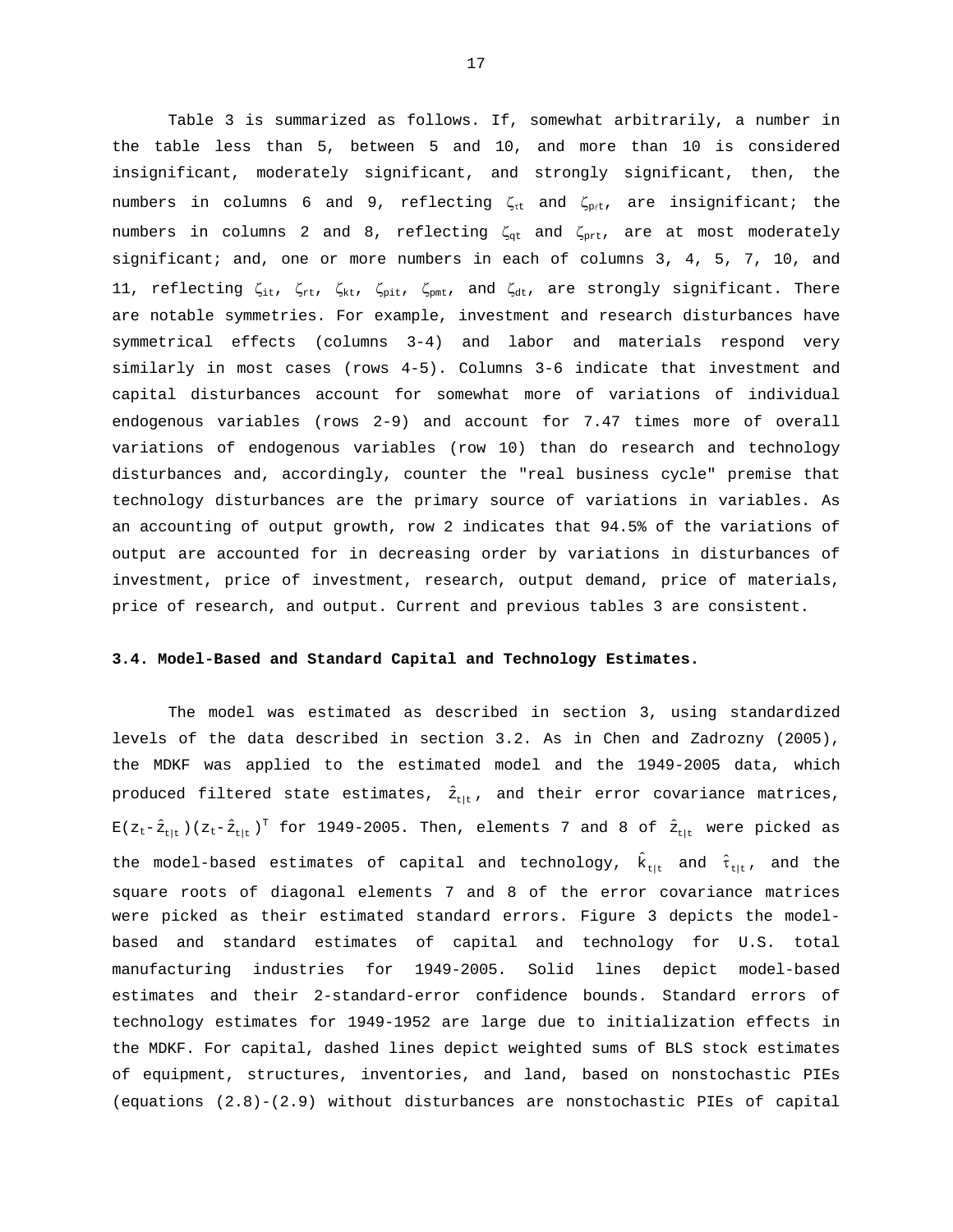and technology). BLS also produces service-flow estimates of equipment, structures, inventories and land, but weighted sums of these estimates are very similar and are, thus, not depicted or considered further. For technology, dashed lines depict BLS estimates of total factor productivity (TFP) based on Solow residuals. The BLS capital stock and TFP estimates are graphed in figure 3 as examples of standard capital and technology estimates.

Because MLE is tractable only if the data are scaled similarly, the data were standardized prior to estimation, by subtracting sample means and dividing by sample standard deviations. Being based on standardized data, the modelbased capital and technology estimates and standard errors are implicitly, but not exactly, in standardized form. Standard (BLS) capital (stock) and technology (TFP) estimates are in different and essentially arbitrary units. To make the capital and technology estimates and their standard errors comparable, before graphing them, we standardized them. Also, to make the estimates and confidence bounds look more sensible by being positive, before graphing them, we shifted them all up by the same amount. However, because the graphed values are in fundamentally arbitrary units, vertical differences between them should not be interpreted in percentage terms.

## [Put figure 3 approximately here]

Graphs of the model-based and standard capital and technology for 1949- 2005 in figure 3 are now summarized. (1) For 1949-2000, trends of model-based and standard capital and technology are broadly similar. (2) For 2000-2005, model-based and standard estimates diverge significantly: model-based capital continues its previous growth; standard capital levels off; model-based technology declines and levels off; and, standard technology continues its previous growth. (3) For 1949-2005, model-based capital is noisy and uncertain and model-based technology is smooth and certain. To the extent that current results duplicate previous ones (Chen and Zadrozny, 2005), they support the model-based method as a general method for estimating capital and technology. The results have the following implications and interpretations.

The similar trends of the model-based and standard estimates for 1949- 2000 make them mutually reinforcing. Being produced by government agencies and commonly used, the standard estimates are usually considered the "truer" ones. The intention here is not to challenge this view but to consider alternative estimates of capital and technology based on an estimated dynamic structural economic model which has features that are now standard in dynamic

18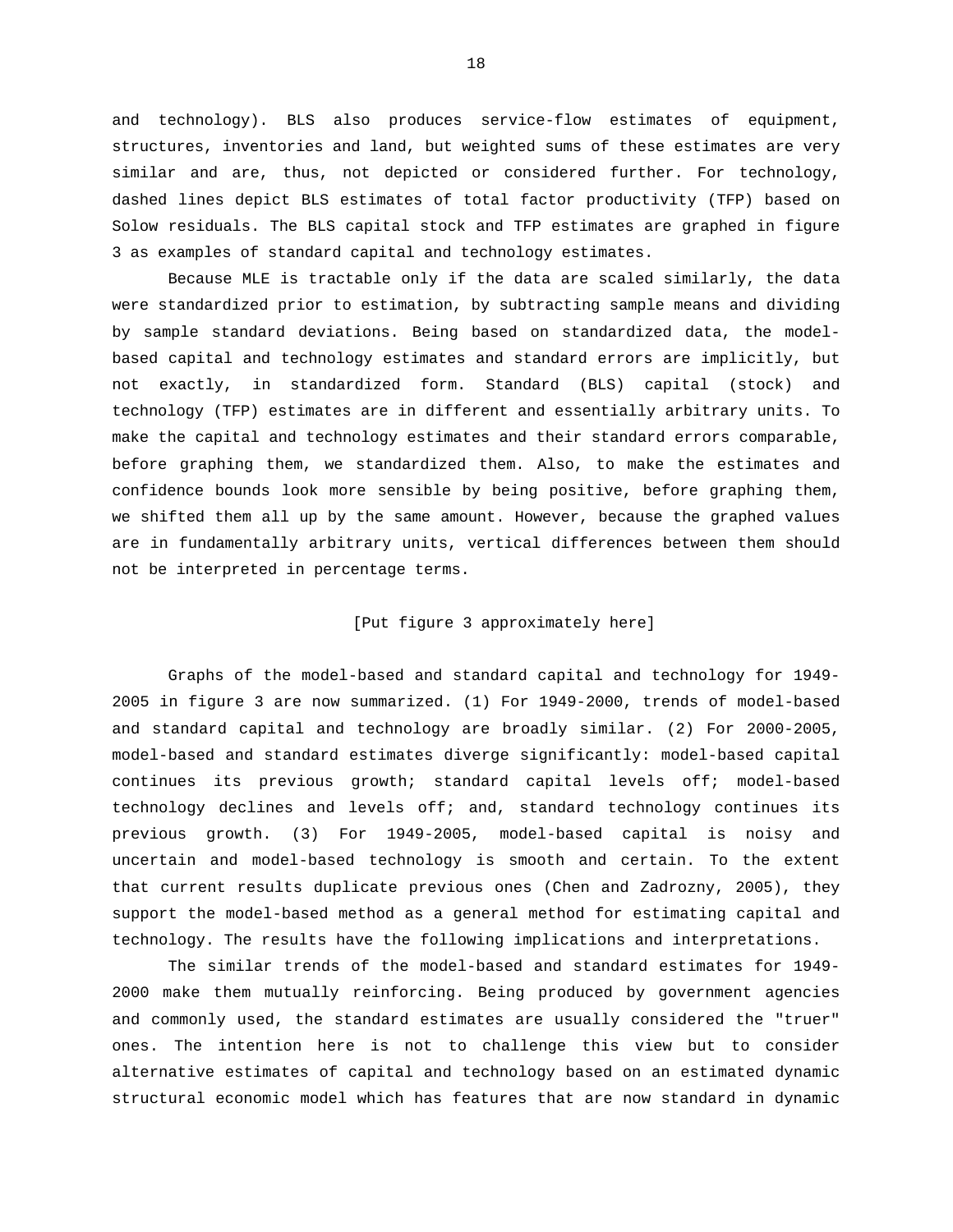economic modeling: the variables of primary interest are endogenous in the model, in this case, capital and technology; agents in the model solve an explicitly considered dynamic optimization problem; the resulting dynamics of the endogenous variables arise naturally from elementary structural components, in this case, adjustment costs from the CES-CET production function; and, the model is identified and estimated using real (not simulated) data.

Suppose "short run" means cycles with periodicities less than about 5.6 years long (about the average business cycle length in the U.S. after World War II) and "long run" means longer cycles. Some short-run variations of capital and technology, either model-based or standard, are correlated with and, hence, may be considered explained by large known events such as the Vietnam War (1965-73) or oil-price shocks (1973, 1979). Remaining unexplained short-run variations may, then, be considered random noises. Figure 3 shows that model-based capital has more, larger, and noisier short-run variations than model-based technology. Consequently, model-based capital appears more uncertain than model-based technology, a conclusion which is supported by the 2-standard-error confidence bounds in figure 3 produced by the Kalman filter. Standard errors of model-based capital and technology are, respectively, about 1.01 and .036, which means that capital confidence bounds are about 28 times wider than technology confidence bounds. Being in unit-free standardized form, model-based estimates and confidence bounds are comparable. In essence, the residual role of technology in standard estimates switches to capital in model-based estimates, which is more realistic because capital is the residual-income earner and knowledge, the basis of technology, is presumably mostly invariant to higher-frequency economic variations.

An important question is whether investment and capital or research and technology better account for variations in endogenous variables, in particular, output (Gordon, 2000; Oliner and Sichel, 2000; Stiroh, 2001). Columns 3-6 of table 3 indicate that the estimated model's investment and capital disturbances account for somewhat more of variations of individual endogenous variables (rows 2-9) and account for 7.47 times more of overall variations of endogenous variables (row 10) than do research and technology disturbances.

The time-series properties of standard capital estimates depend entirely on the time-series properties of investment and on capital depreciation in its PIE. For given time-series properties of investment, standard capital estimates are smoother and more trendlike when capital depreciates more slowly. Time-

19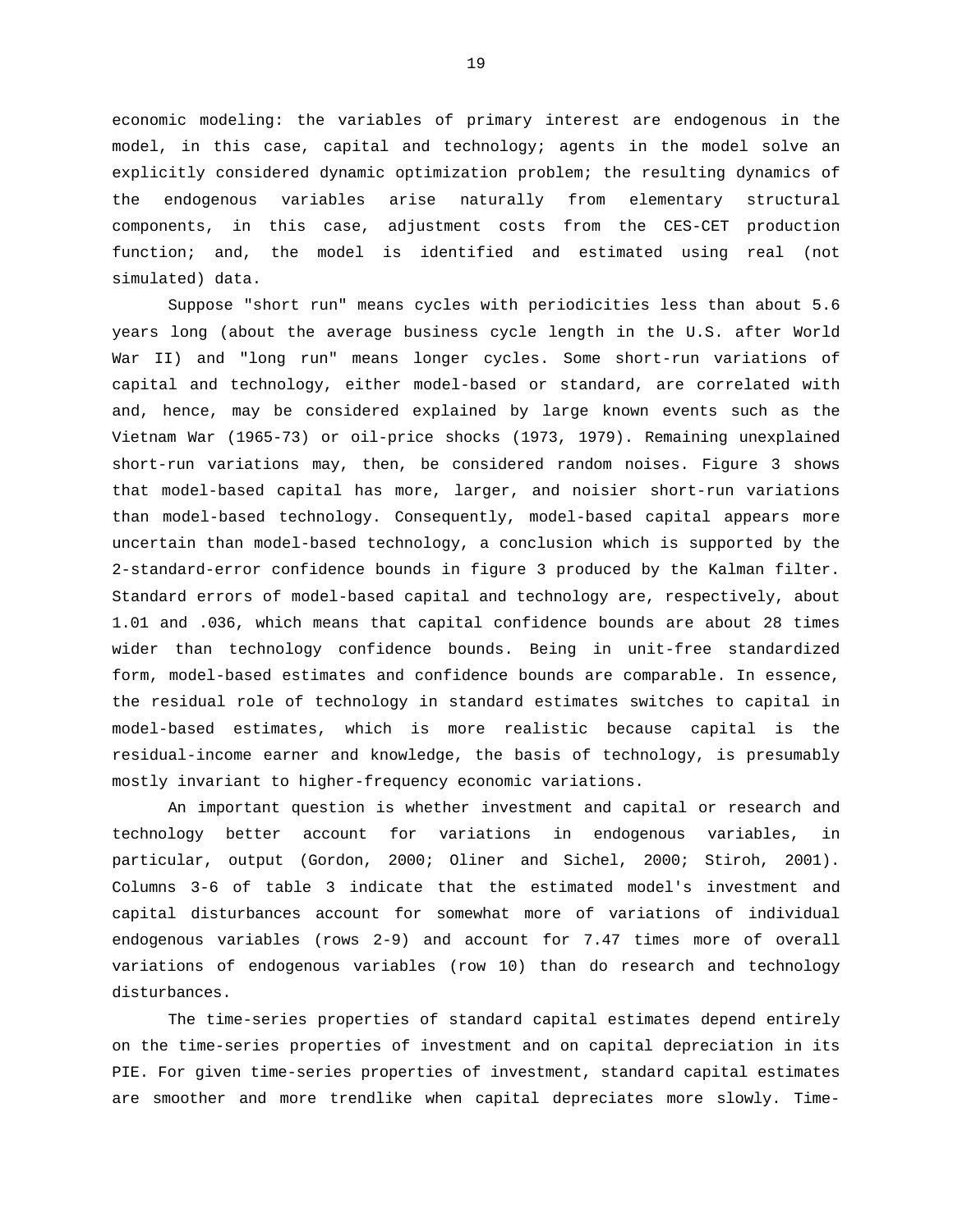series properties of model-based capital and technology estimates likewise depend on time-series properties of investment and research and on depreciation rates, but also on Kalman-filter estimates of disturbances in stochastic PIEs. For example, Kalman-filter estimates of capital based on equation (2.8) are

(3.6) 
$$
\hat{k}_{t|t} = \phi_{k1} \hat{k}_{t-1|t} + \phi_{i0} i_t + \hat{\zeta}_{k|t}
$$
,

where  $\hat{x}_{s|t}$  denotes estimated or expected  $x_{s}$ , conditional on data through period t. Thus, the time-series properties of model-based capital and technology estimates also partly depend on the time-series properties of estimated disturbances,  $\hat{\zeta}_{k+1}$ .

To consider how much noise the relatively large estimated capital disturbance variance of .99 passes to the model-based capital estimates through equation (3.6), as in Chen and Zadrozny (2005), we recomputed the capital and technology estimates with the capital disturbance variance set to  $1.0 \times 10^{-6}$ , the value of the estimated technology disturbance variance, and left the other parameters at their estimated values. The resulting graphs (not shown here; cf., Chen and Zadrozny, 2005, figure 4) of model-based capital and technology are very similar to those in figure 3, except that both capital and technology are as smooth as technology in figure 3. Thus, the large capital disturbance variance in (2.8) appears to make model-based capital estimates noisy.

Estimated annual capital and technology depreciation rates of  $1 - \phi_{k1} =$ .39 and  $1 - \phi_{t1} = .96$  are very high (cf., Jorgenson and Stephenson, 1967). To check whether system-wide MLE somehow caused high estimated depreciation rates, we reestimated capital and technology equations (2.8)-(2.9) separately by nonlinear least squares, using the model-based and BLS capital-stock and technology estimates as data, and obtained very similar estimated depreciation rates (not shown here; cf., Chen and Zadrozny, 2005, tables 2 and 4). For given depreciation, investment, and research rates, the model-based capital and technology estimates and their estimated disturbances,  $\hat{\zeta}_{\text{ktlt}}$  and  $\hat{\zeta}_{\text{tlit}}$ , are smoother and more trendlike when system characteristic roots are near one. A system characteristic root,  $\lambda$ , is a solution of the characteristic equation,  $|I_{13}\lambda^2 - B_1\lambda - B_2| = 0$ , of equation (3.2), where  $|\cdot|$  denotes a determinant and  $I_{13}$ denotes the 13×13 identity matrix. The system has 26 roots: 2 exogenous roots arising from demand-state process (2.3), 8 exogenous roots arising from inputprice processes (2.7), 6 exogenous roots arising from residual autocorrelation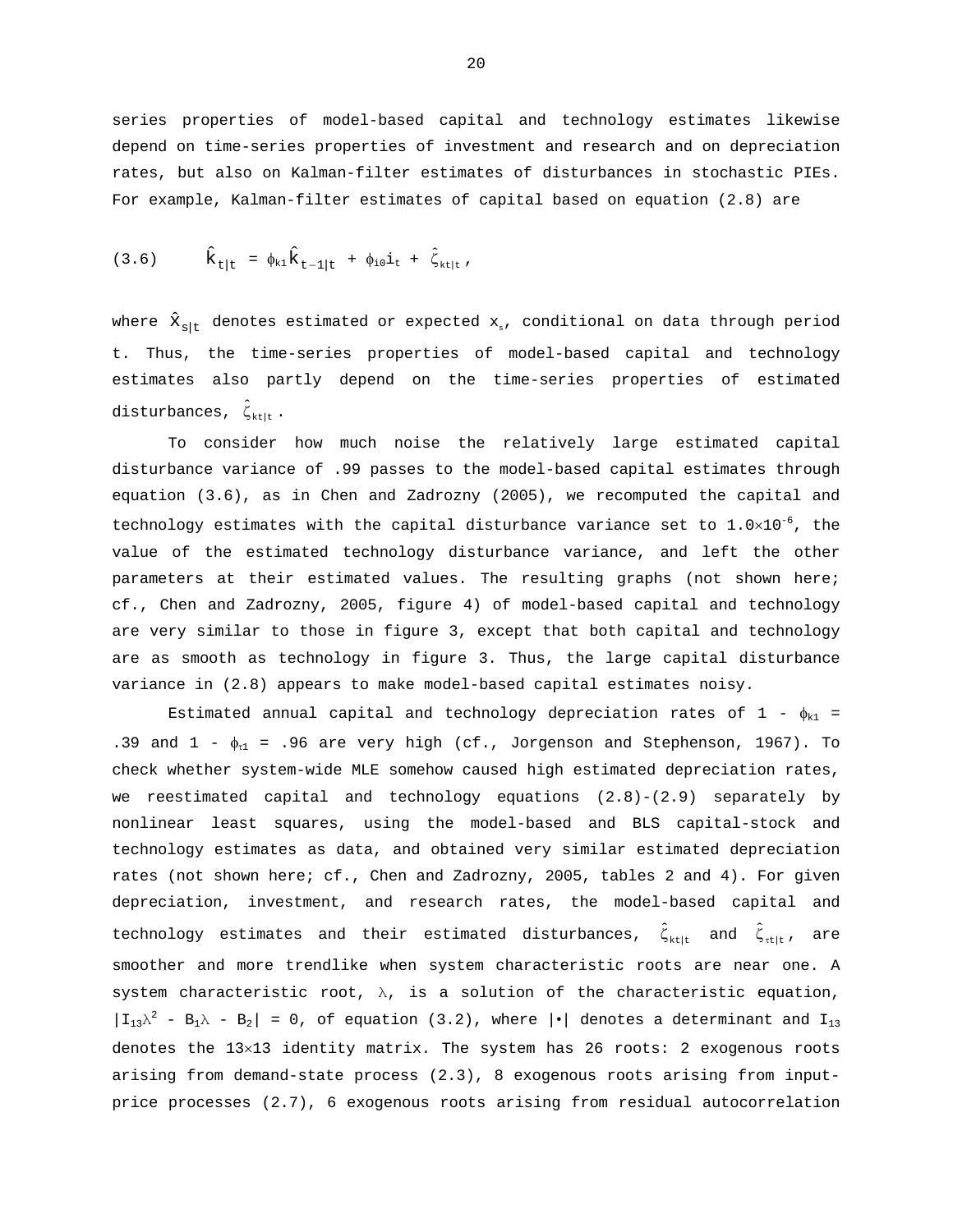coefficients θ, and 10 endogenous roots depending on the solution of the dynamic optimization problem. An accounting based on the parameter estimates in tables 1 and 2 indicates 9 near-unit roots (within .02 of 1): 8 exogenous near-unit roots and 1 endogenous near-unit root. The estimate  $\hat{\rho}$  = 275 in table 2 implies that output transformation in production is near zero (CET = .004), so that adjustment costs are very high and an endogenous root is near one, which is confirmed by the root accounting above. Model-based capital and technology estimates should be smoother and more trendlike to the extent that estimated  $\rho$  is high, estimated adjustment costs are high, and an endogenous root is near one. However, an unexplained paradox remains why technology estimates are very smooth or unit-root-like while their primary determinant, technology equation (2.9), has a very un-unit-root-like high depreciation rate.

#### **4. Conclusion.**

The paper has described and applied an economic method for estimating unobserved stocks of production capital and technology or total factor productivity of U.S. total manufacturing industries for 1949-2005. The method was applied to the merged 1949-2001 SIC and 1987-2005 NAICS data. The method involves using the data to estimate a dynamic structural economic model and, then, using the data, the estimated model, and the Kalman filter to compute filtered estimates of capital and technology. The estimated model gives the data and the capital and technology estimates an economic-statistical rationale missing from standard estimates based entirely on Solow-residual and perpetual-inventory accounting.

Despite an equivocal result of a likelihood-ratio test of overidentifying restrictions, we accept the estimated model as an economic-statistical accounting, surely for 1960-1990 SIC-NAICS data, more tentatively for 1991-2005 SIC-NAICS data. The variance decompositions of the estimated model in table 3 indicate that investment and capital disturbances account for somewhat more of individual variations of endogenous variables (rows 2-9) and account for 7.47 times more of overall variations of endogenous variables (row 10) than do research and technology disturbances. The model-based capital and technology estimates in figure 3 indicate the following. For 1949-2000, trends of modelbased and standard estimates of capital and technology are broadly similar and, thus, reinforce each other. For 2000-2005, the estimates diverge significantly: model-based capital continues its previous growth; standard capital levels off; model-based technology declines and levels off; and,

21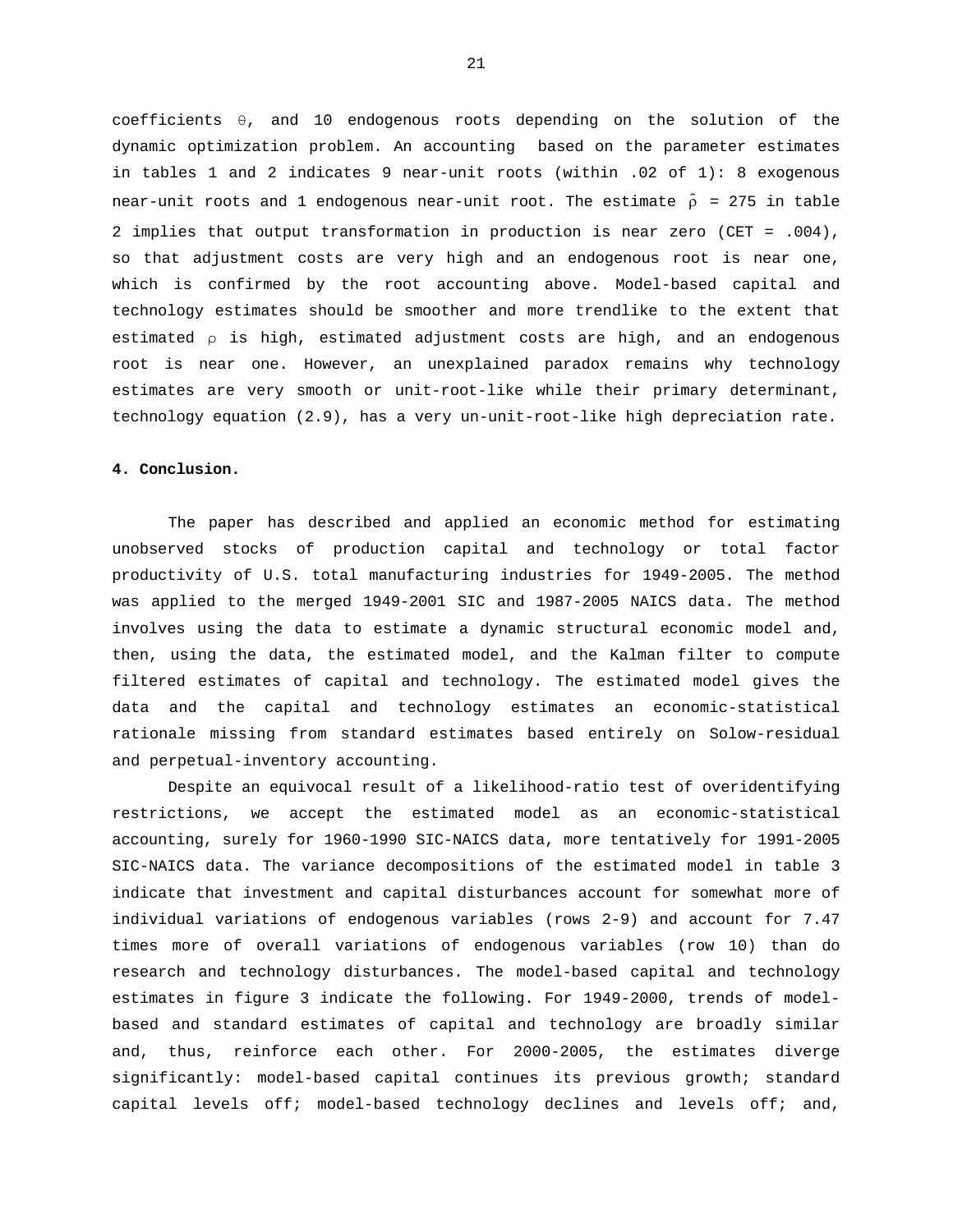standard technology continues its previous growth. For 1949-2005, model-based capital is noisy and uncertain and model-based technology is smooth and certain. Estimated capital and technology depreciation rates are very high. Specifying capital and technology PIEs as more general rational distributed lags, instead of (2.8)-(2.9), could result in lower estimated capital and technology depreciation rates.

If possible, we should distinguish between degrees of effective allocation and utilization rates of capital and technology, although, without further detailed modelling, capital and technology estimates must, as usual, be considered fully effective and fully utilized. Both model-based and standard estimation methods effectively treat investment and research as fully successful, regardless of any misallocations and market valuations, and do not adjust the estimates for utilization rates. Thus, an optimally allocated factory adds the same amount to a capital estimate as a misallocated one built using the same resources. However, adjusting the capital estimates for effectiveness and utilization rates (also, possibly the technology estimates) would require expanding the model significantly beyond its present form.

#### **REFERENCES**

Bureau of Labor Statistics (1997), BLS Handbook of Methods, Washington, DC: Government Printing Office.

Chen, B. and P.A. Zadrozny (2005), "Estimated U.S. Manufacturing Production Capital and Technology Based on an Estimated Dynamic Economic Model," Working Paper No. 1526, CESifo, Munich, Germany.

Christensen, L.R., D.W. Jorgenson, and L.J. Lau (1973), "Transcendental Logarithmic Production Frontiers," Review of Economics and Statistics, 55, 28- 45.

Gordon, R.J. (2000), "Does the 'New Economy' Measure up to the Great Inventions of the Past?" Journal of Economic Perspectives, 14 (Fall), 49-74.

Hansen, L.P. and T.J. Sargent (1980), "Formulating and Estimating Dynamic Linear Rational Expectations Models", Journal of Economic Dynamics and Control, 2, 7-46.

Jorgenson, D.W. (1963), "Capital Theory and Investment Behavior," American Economic Review, 53, 247-259.

Jorgenson, D.W. and J.A. Stephenson (1967), "The Time Structure of Investment Behavior in United States Manufacturing, 1947-1960," Review of Economics and Statistics 49: 16-27.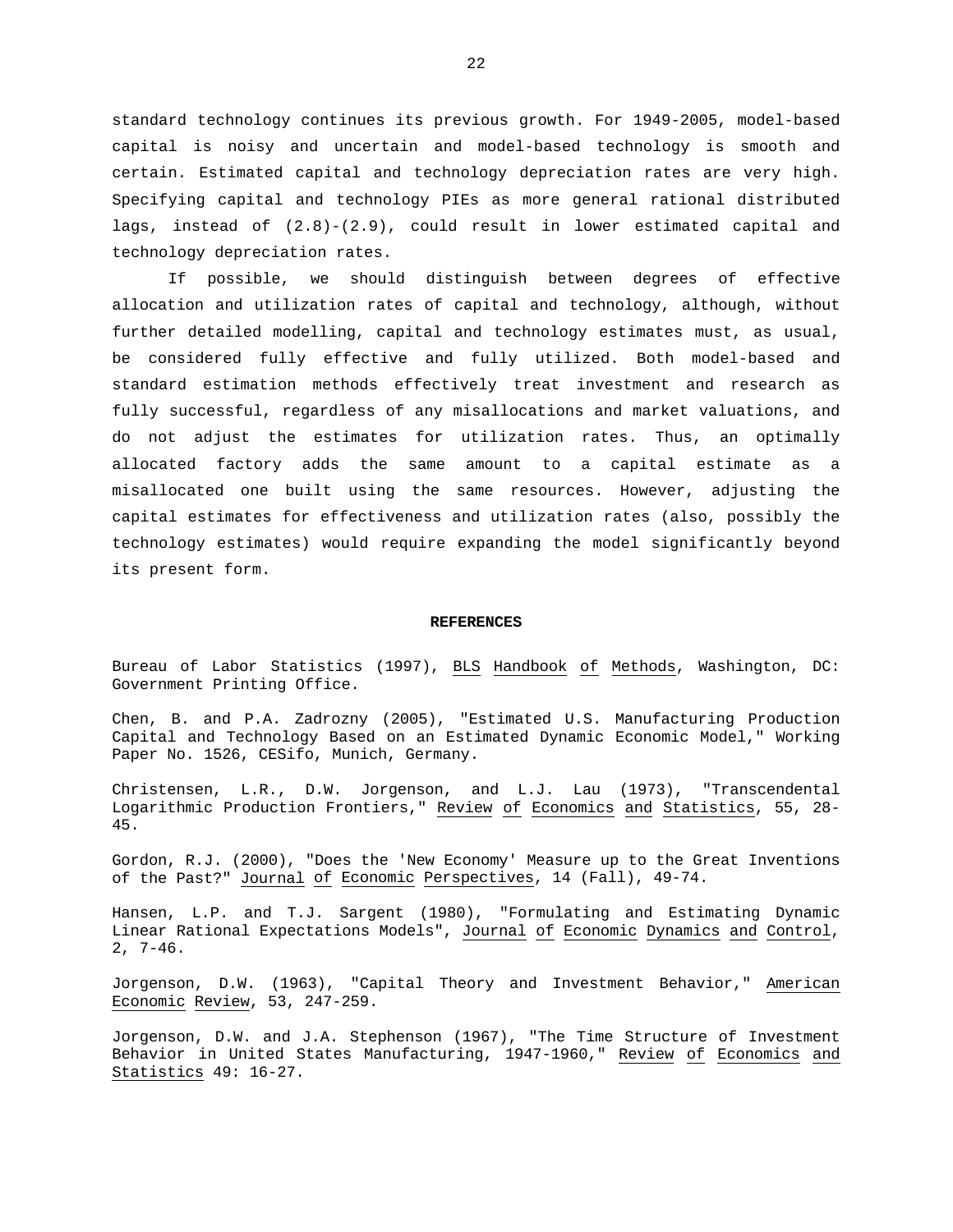Kydland, F.E. and E.C. Prescott (1982), "Time to Build and Aggregate Fluctuations," Econometrica, 50, 1345-1370.

Laub, A.J. (1979), "A Schur Method for Solving Algebraic Riccati Equations," IEEE Transactions on Automatic Control, 24, 913-921.

Lucas, R.E., Jr. and E.C. Prescott (1971), "Investment Under Uncertainty," Econometrica, 39, 659-681.

Oliner, S.D. and D.E. Sichel (2000), "The Resurgence of Growth in the Late 1990s: Is Information Technology the Story?" Journal of Economic Perspectives, 14 (Fall), 3-22.

Sims, C.A. (1980), "Macroeconomics and Reality," Econometrica 48: 1-48.

Sims, C.A. (1986), "Are Forecasting Models Usable for Policy Analysis?" Federal Reserve Bank of Minneapolis Quarterly Review 70: 250-257.

Slade, M.E. (1989), "Modeling Stochastic and Cyclical Components of Technical Change: An Application of the Kalman Filter," Journal of Econometrics, 41, 363- 381.

Solow, R. (1957), "Technical Change and the Aggregate Production Function," Review of Economics and Statistics, 39, 312-320.

Stiroh, K.J. (2001), "What Drives Productivity Growth?" Federal Reserve Bank of New York Economic Policy Review, 7, 37-59.

Zadrozny, P.A. (1988), "Gaussian Likelihood of Continuous-Time ARMAX Models when Data are Stocks and Flows at Different Frequencies," Econometric Theory, 4, 109-124.

Zadrozny, P.A. (1990), "Estimating a Multivariate ARMA Model with Mixed-Frequency Data: An Application to Forecasting U.S. GNP at Monthly Intervals," Working Paper No. 90-6, Research Department, Federal Reserve Bank of Atlanta.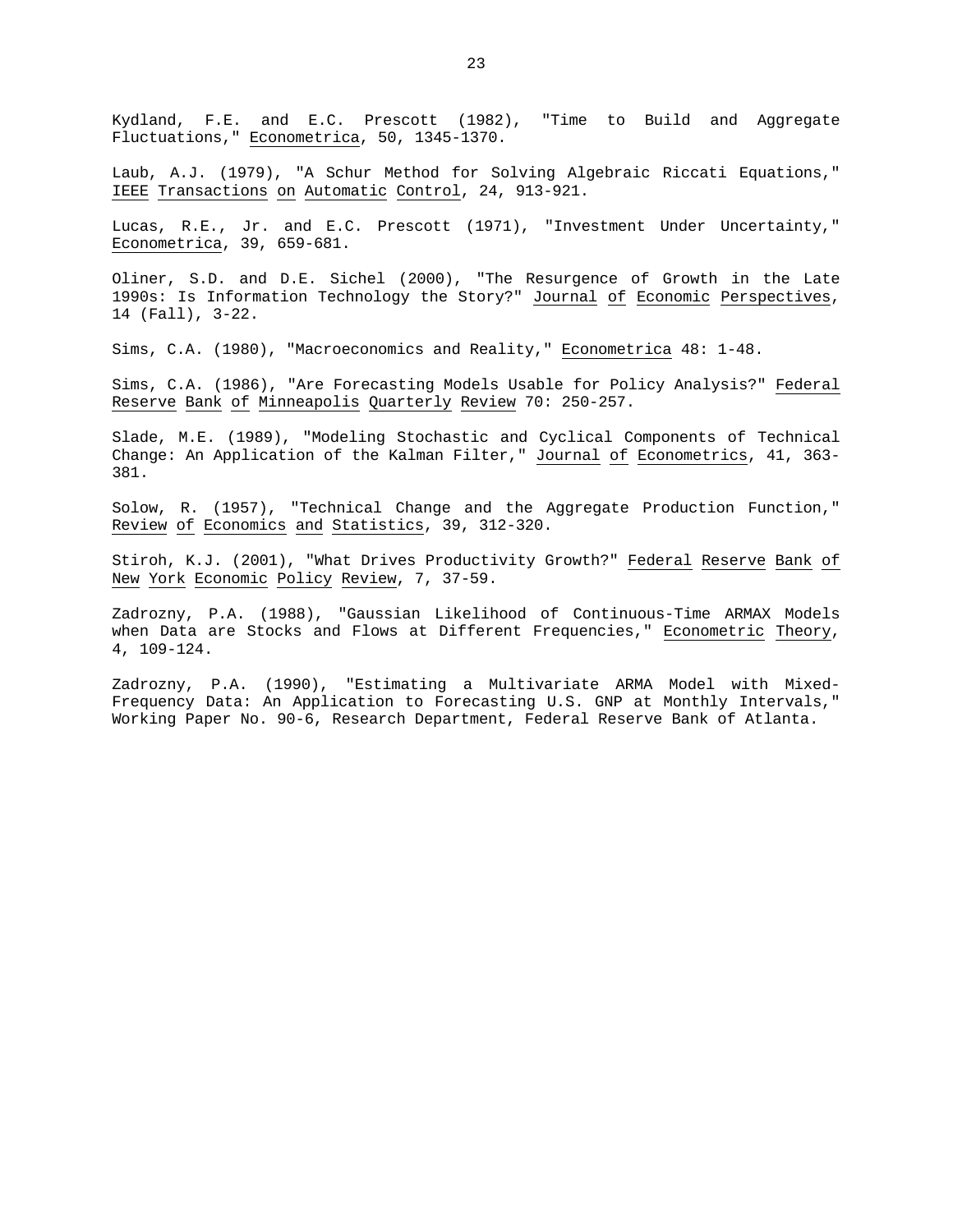

**Figure 1: U.S. Total Manufacturing, Real Prices and Quantities of Output and Inputs, 1949-2005** 

The dates on the horizontal axes refer to 1949-2003.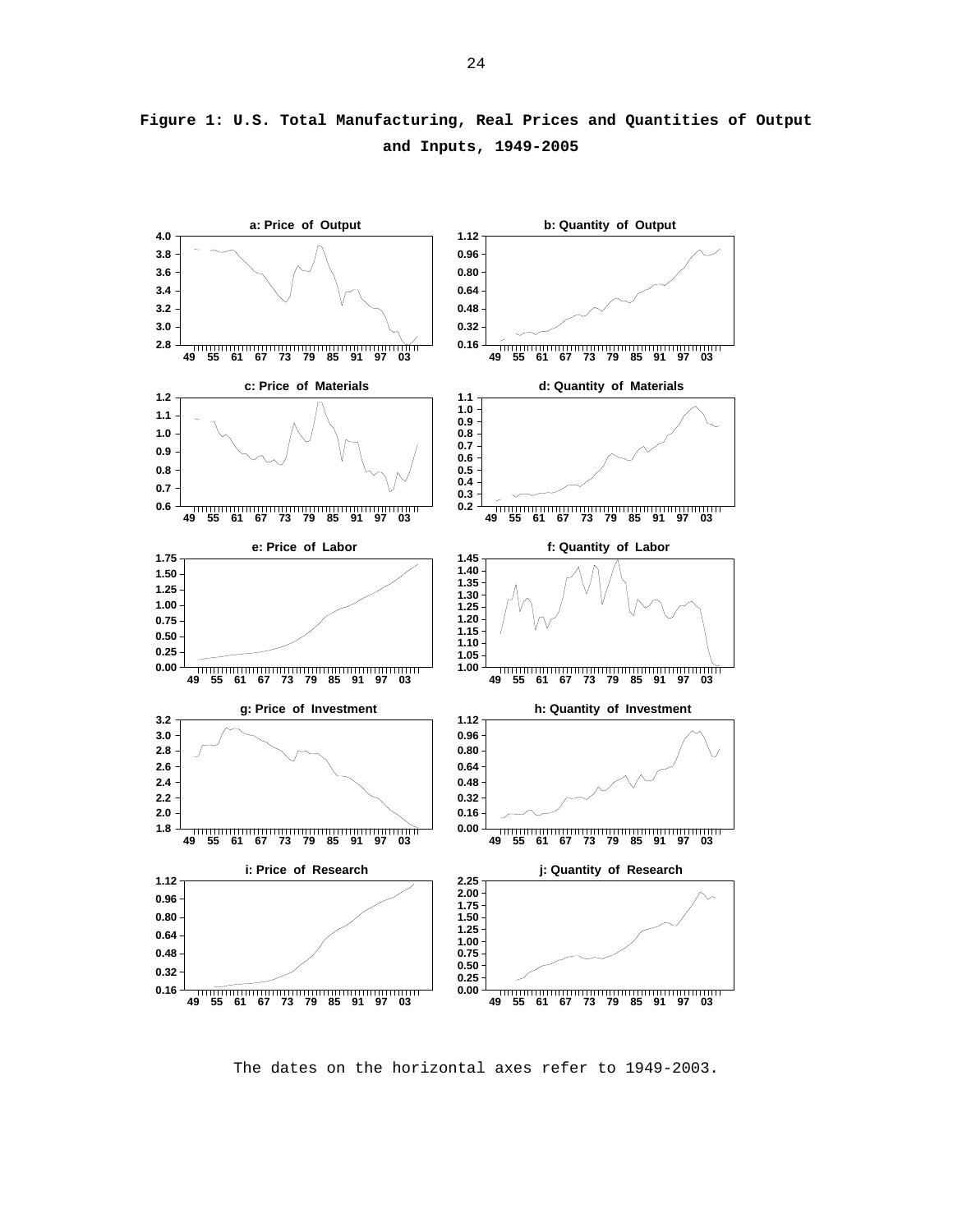

## **Figure 2: Impulse Responses of the Estimated Model**

**a: To an Impulse in the Output-Demand Disturbance** 



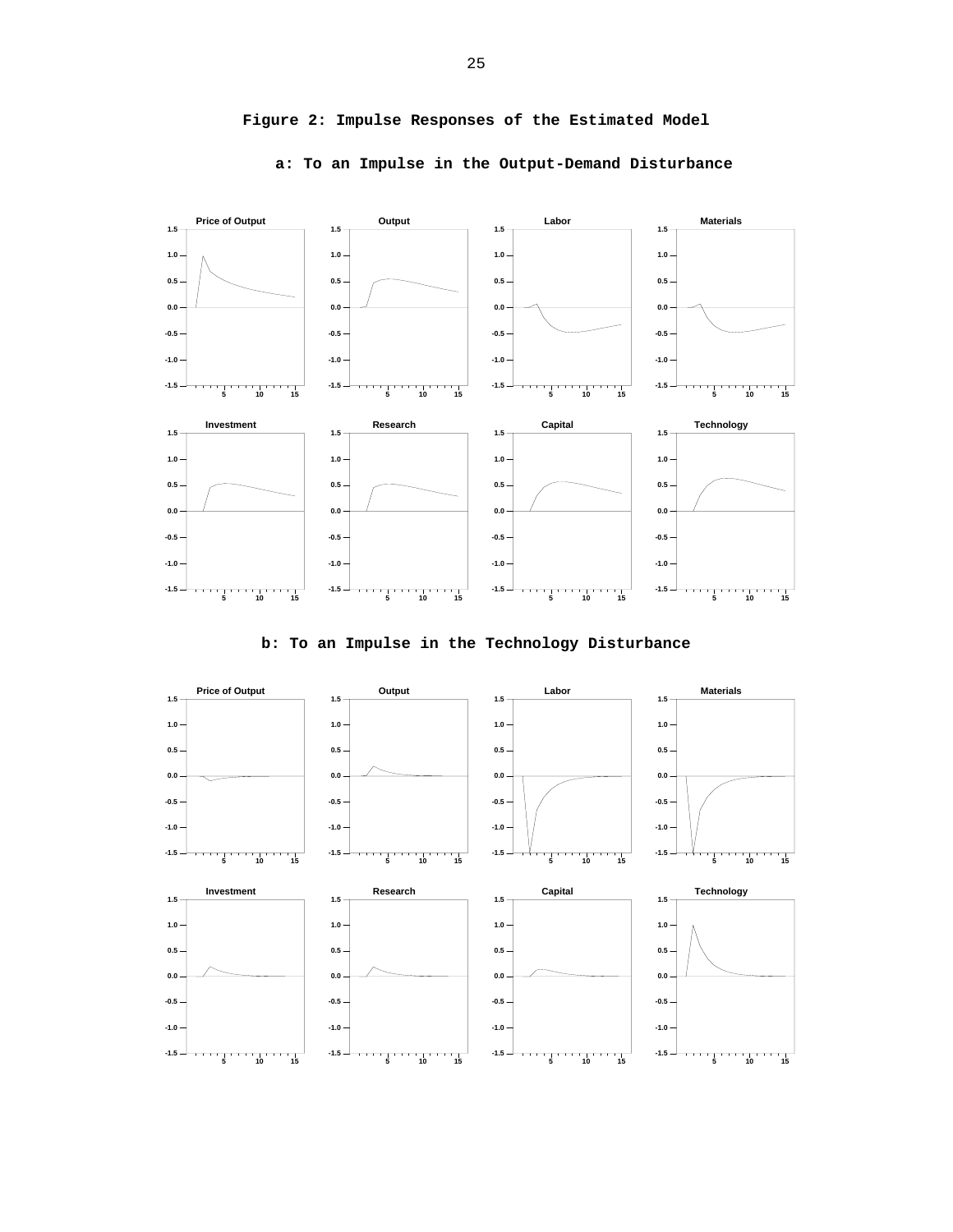**Figure 3: Model-Based and Standard Capital (Stock) and Technology (TFP) Estimates for U.S. Total Manufacturing, 1949-2005** 



 **Model-Based and Standard Estimates of Capital Stock**

Solid lines depict model-based capital and technology estimates and 2 standard-error confidence bounds produced by the Kalman filter. Dashed lines depict standard capital stock estimates and technology estimates as total factor productivity, produced by BLS. The dates on the horizontal axes refer to 1949-2005.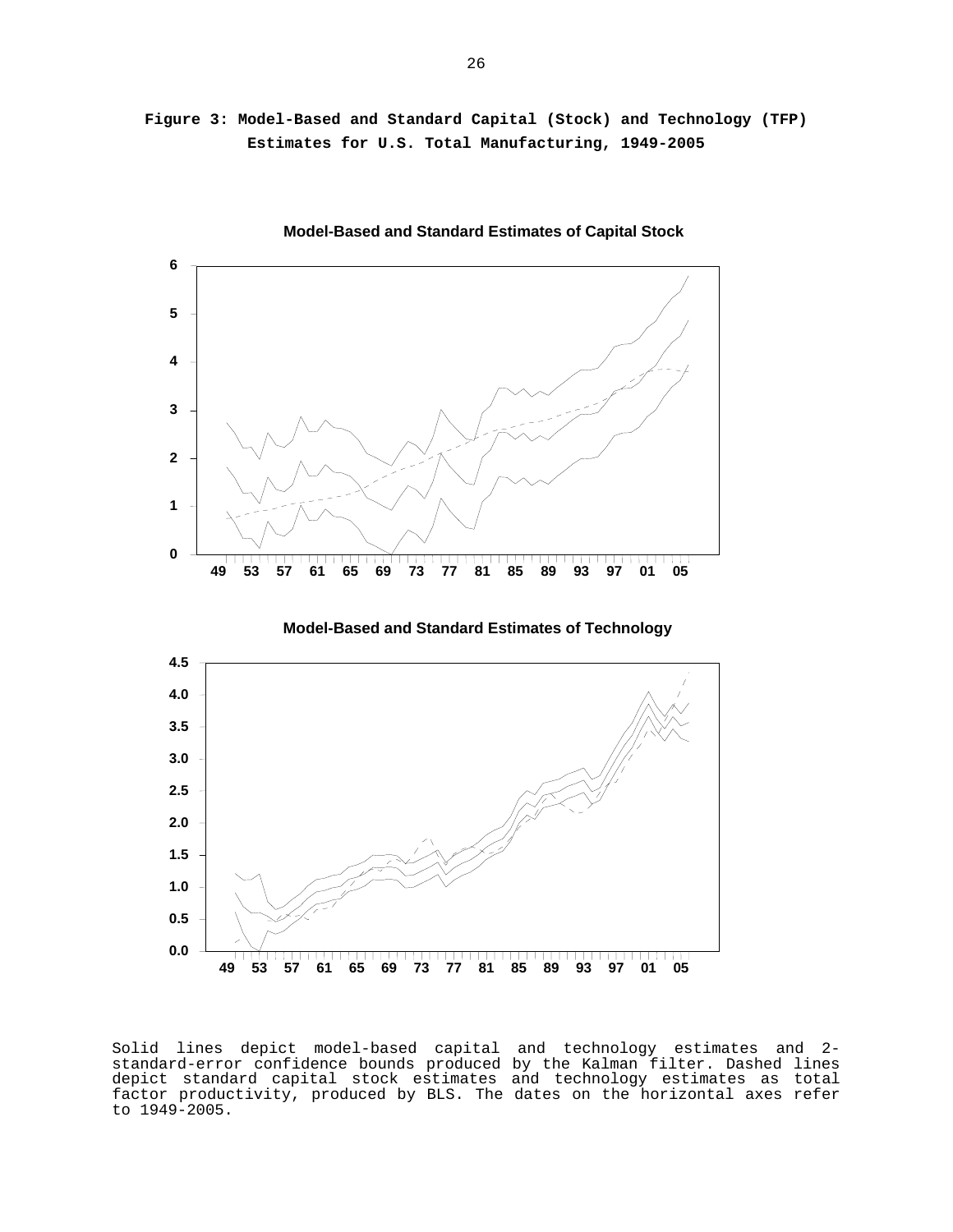| Variable   |                   | Parameter Estimates | Fit Statistics    |       |                |
|------------|-------------------|---------------------|-------------------|-------|----------------|
|            | $\hat{\phi}_{.1}$ | $\hat{\phi}_{.2}$   | $ \bar{\lambda} $ | $R^2$ | Q              |
| $P_{i}$    | 1.37<br>(10.5)    | $-.356$<br>(2.61)   | 1.02              | .988  | 6.76<br>(.563) |
| $P_T$      | 1.90<br>(28.2)    | $-.900$<br>(13.1)   | .999              | .999  | 17.6<br>(.024) |
| $P_{\ell}$ | 1.88<br>(25.6)    | $-.874$<br>(11.7)   | 1.03              | .999  | 13.3<br>(.101) |
| $P_{m}$    | 1.16<br>(8.34)    | $-.319$<br>(2.32)   | .712              | .812  | 4.40<br>(.820) |

**Table 1: Ordinary Least Squares Estimates of Input-Price Process Parameters** 

Columns 2-6 show estimates of  $\hat{\phi}_{1,1}$  and  $\hat{\phi}_{1,2}$ , with absolute t statistics in parentheses, implied maximum absolute characteristic roots (solutions of  $\lambda^2$  - $\hat{\phi}_{1,1}\lambda$  -  $\hat{\phi}_{1,2}$  = 0), unadjusted R<sup>2</sup>, and Ljung-Box Q statistics for testing absence of residual autocorrelations at lags 1 to 10, with marginal significance levels or p values in parentheses.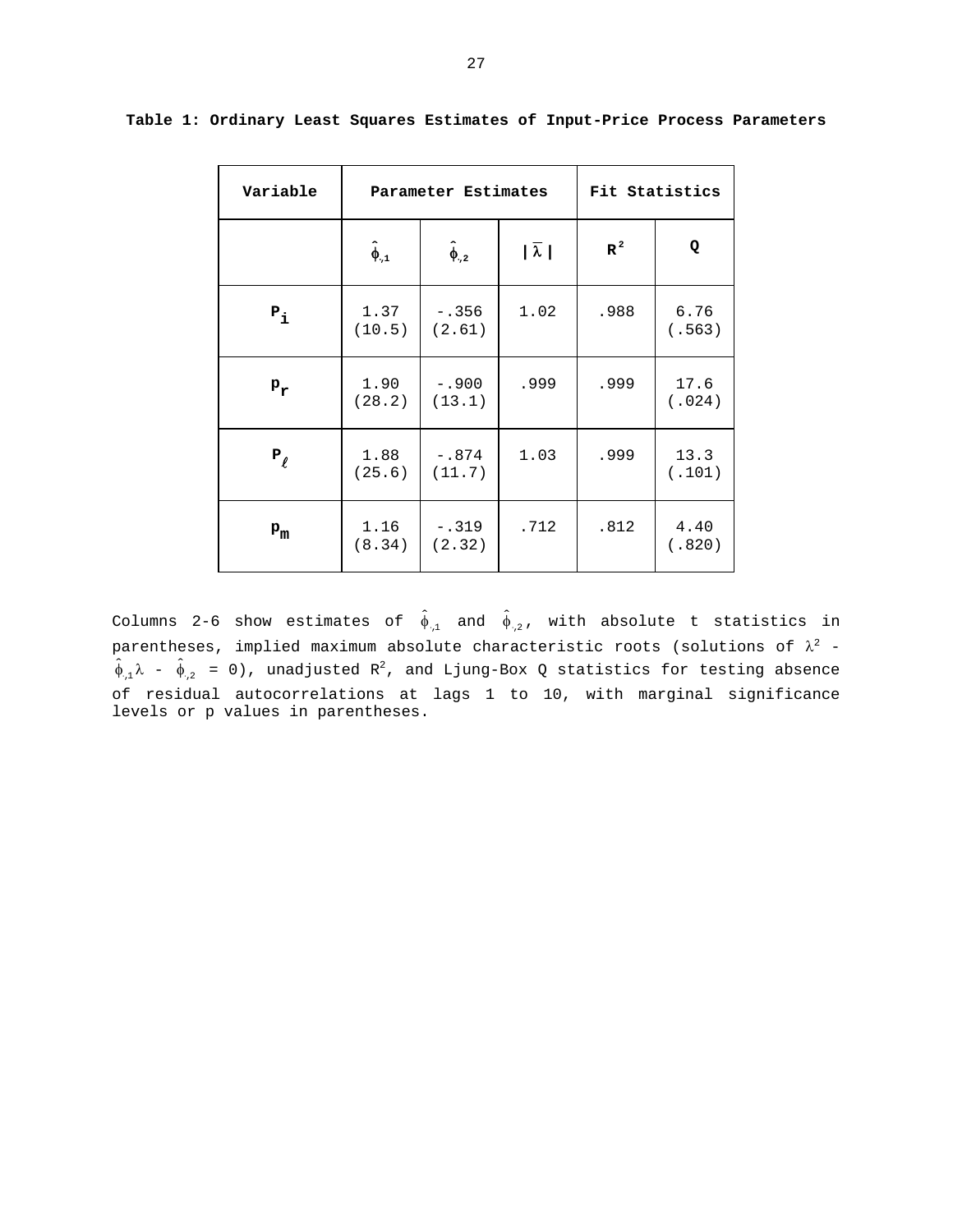# **Table 2: Maximum Likelihood Estimates of Non-Input-Price Structural Parameters**

**Production Function Parameters**   $\hat{\beta}$  = -5.48 (CES = -.182),  $\hat{\rho}$  = 275 (CET = .004) **Output-Demand Curve Parameters**   $\hat{\eta}$  = .932,  $\hat{\phi}_{d1}$  = 1.18,  $\hat{\phi}_{d2}$  = -.367 **Capital and Technology Equation Coefficients**   $\hat{\phi}_{k_1}$  = .610,  $\hat{\phi}_{i_0}$  = .789,  $\hat{\phi}_{r_1}$  = .043,  $\hat{\phi}_{r_0}$  = .304 **Residual Autocorrelation Coefficients**   $\hat{\theta}_{pq}$  = .999,  $\hat{\theta}_{q}$  = .675,  $\hat{\theta}_{\ell}$  = .999,  $\hat{\theta}_{m}$  = .999,  $\hat{\theta}_{i}$  = .848,  $\hat{\theta}_{r}$  = .942 **Structural Disturbance Standard Deviations**   $\hat{\sigma}_{\alpha}$  = .144,  $\hat{\sigma}_{i}$  = .246,  $\hat{\sigma}_{r}$  = .106,  $\hat{\sigma}_{k}$  = .995,  $\hat{\sigma}_{\tau}$  = .001,  $\hat{\sigma}_{d}$  = .207 **Reduced-Form Equation Fit Statistics**   $R_{pq}^2$  = .932,  $R_q^2$  = .942,  $R_{\ell}^2$  = .651,  $R_i^2$  = .938,  $R_r^2$  = .990  $\rm Q_{pq}$  = 2.52,  $\rm Q_q$  = 2.55,  $\rm Q_\ell$  = 13.1,  $\rm Q_i$  = 13.6,  $\rm Q_r$  = 12.9 (.989) (.990) (.218) (.194) (.230)

The sample span is 1949–2005 (57 years).  $R^2$  and Q statistics and p values in parentheses are as in table 1.